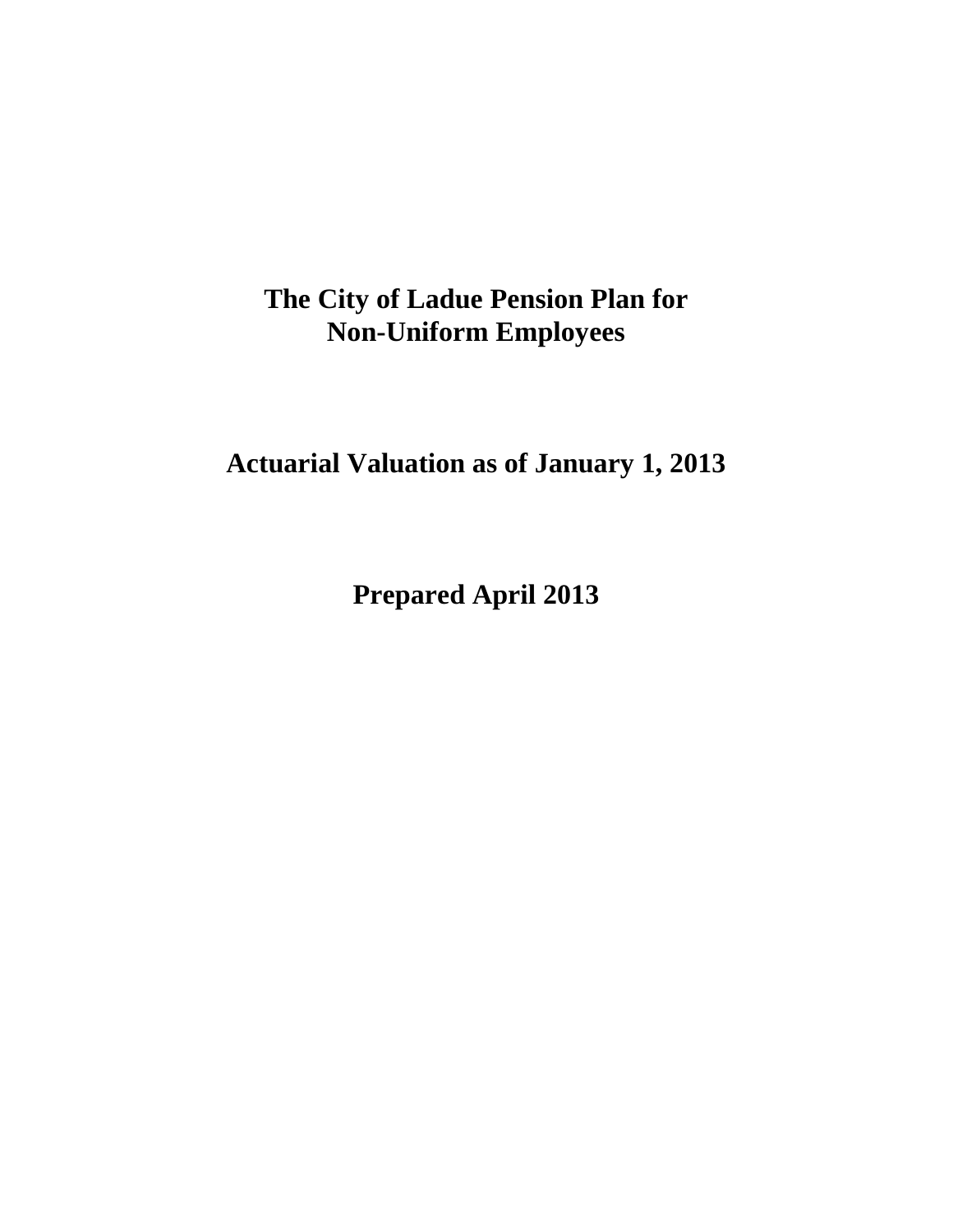## **January 1, 2013 Actuarial Valuation**

### **Contents**

|                                              | Page           |
|----------------------------------------------|----------------|
| <b>Introduction and Purpose</b>              | 1              |
| <b>Actuarial Certification</b>               | $\overline{2}$ |
| <b>Discussion of Valuation Results</b>       | 4              |
| <b>Summary of Valuation Results</b>          | 6              |
| Statement of Assets as of January 1, 2013    | 7              |
| <b>Statement of Income and Disbursements</b> | 8              |
| Development of Actuarial Value of Assets     | 9              |
| Development of Recommended Contribution      | 10             |
| GASB 25 and 27 Disclosure Information        | 11             |
| <b>Actuarial Assumptions and Methods</b>     | 14             |
| <b>Summary of Plan Provisions</b>            | 17             |
| <b>Summary of Member Data</b>                | 20             |
| <b>Historical Trends</b>                     | 23             |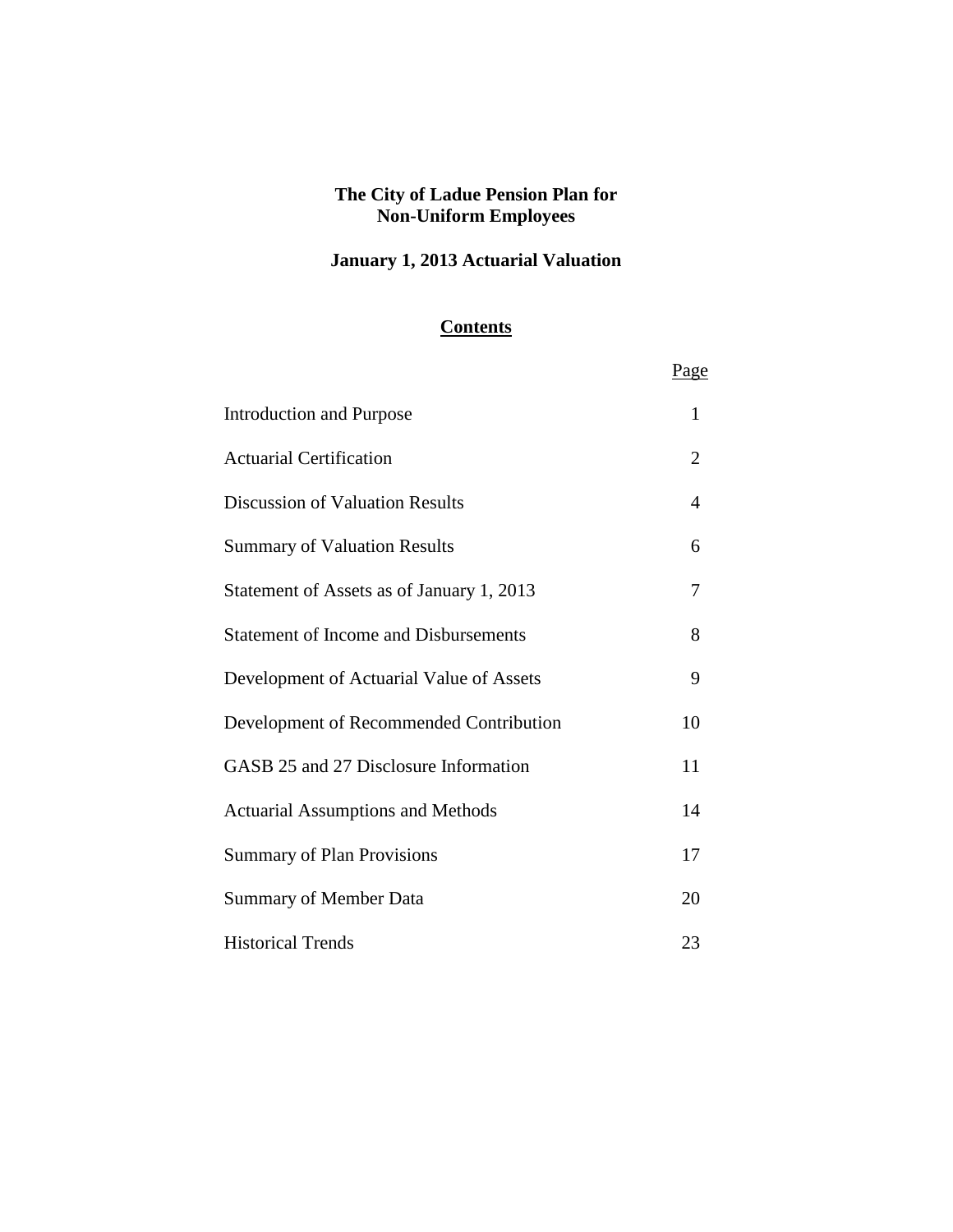#### **January 1, 2013 Actuarial Valuation**

#### **Introduction and Purpose**

In this report, we present the results of the January 1, 2013 actuarial valuation for the City of Ladue Pension Plan for Non-Uniform Employees. The report has been prepared at the request of the City for the sole use of the Retirement Committee of the City of Ladue Pension Plan for Non-Uniform Employees and the City of Ladue as the contributing plan sponsor.

#### PURPOSES OF THE VALUATION

The actuarial valuation of the Plan is intended to accomplish several purposes:

- The determination of the recommended level of employer contributions for the 2013 calendar year
- Provide information required under applicable governmental accounting standards
- Assessment of the relative funded position of the plan on an ongoing basis, i.e., through a comparison of plan assets and projected plan liabilities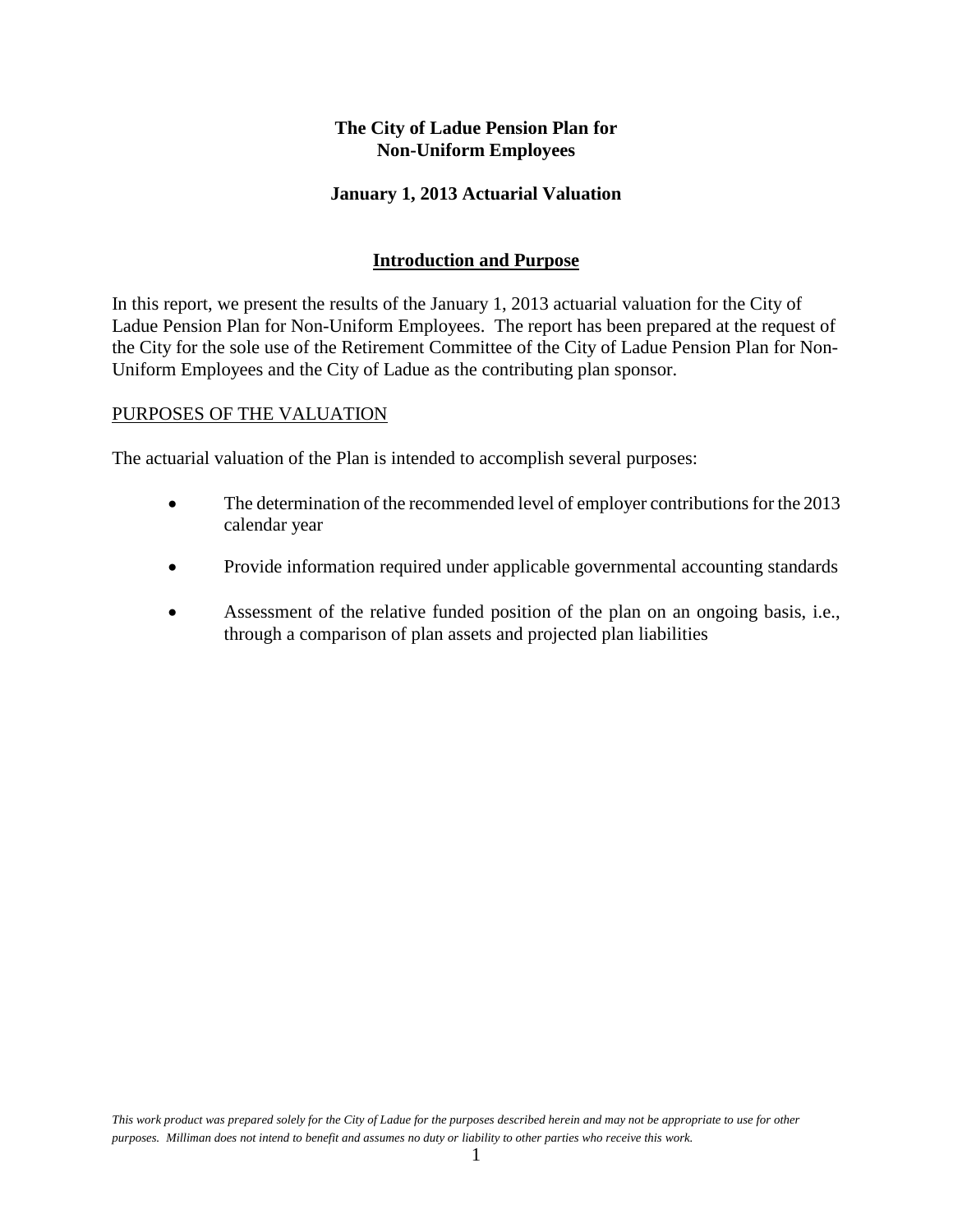#### **January 1, 2013 Actuarial Valuation**

#### **Actuarial Certification**

As requested, we have performed an actuarial valuation of the City of Ladue Pension Plan for Non-Uniform Employees as of January 1, 2013 for determining contributions for the calendar year ending December 31, 2013. Our findings are set forth in this actuary's report. This report reflects the benefit provisions in effect on January 1, 2013.

In preparing this report, we relied, without audit, on information (some oral and some in writing) supplied by the City and The Commerce Trust Company. This information includes, but is not limited to, plan provisions, employee data, and financial information. We found this information to be reasonably consistent and comparable with information used for other purposes. The valuation results depend on the integrity of this information. If any of this information is inaccurate or incomplete our results may be different and our calculations may need to be revised.

All costs, liabilities, rates of interest, and other factors for the Plan have been determined on the basis of actuarial assumptions and methods which are individually reasonable (taking into account the experience of the Plan and reasonable expectations).

Future actuarial measurements may differ significantly from the current measurements presented in this report due to such factors as the following: plan experience differing from that anticipated by the economic or demographic assumptions; changes in economic or demographic assumptions; increases or decreases expected as part of the natural operation of the methodology used for these measurements (such as the end of an amortization period or additional cost or contribution requirements based on the plan's funded status); and changes in plan provisions or applicable law. Due to the limited scope of our assignment, we did not perform an analysis of the potential range of future measurements. The City has the final decision regarding the appropriateness of the assumptions and adopted them as indicated in this report.

Actuarial computations presented in this report are for purposes of determining the recommended funding amounts for the City. Actuarial computations presented in this report under GASB Statements No. 25 and 27 are for purposes of fulfilling financial accounting requirements. The computations prepared for these two purposes may differ as disclosed in our report. The calculations in the enclosed report have been made on a basis consistent with our understanding of the City's funding requirements and goals as well as our understanding of the plan provisions described on pages 17-19 of this report, and of GASB Statements No. 25 and 27. Determinations for purposes other than meeting these requirements may be significantly different from the results contained in this report. Accordingly, additional determinations may be needed for other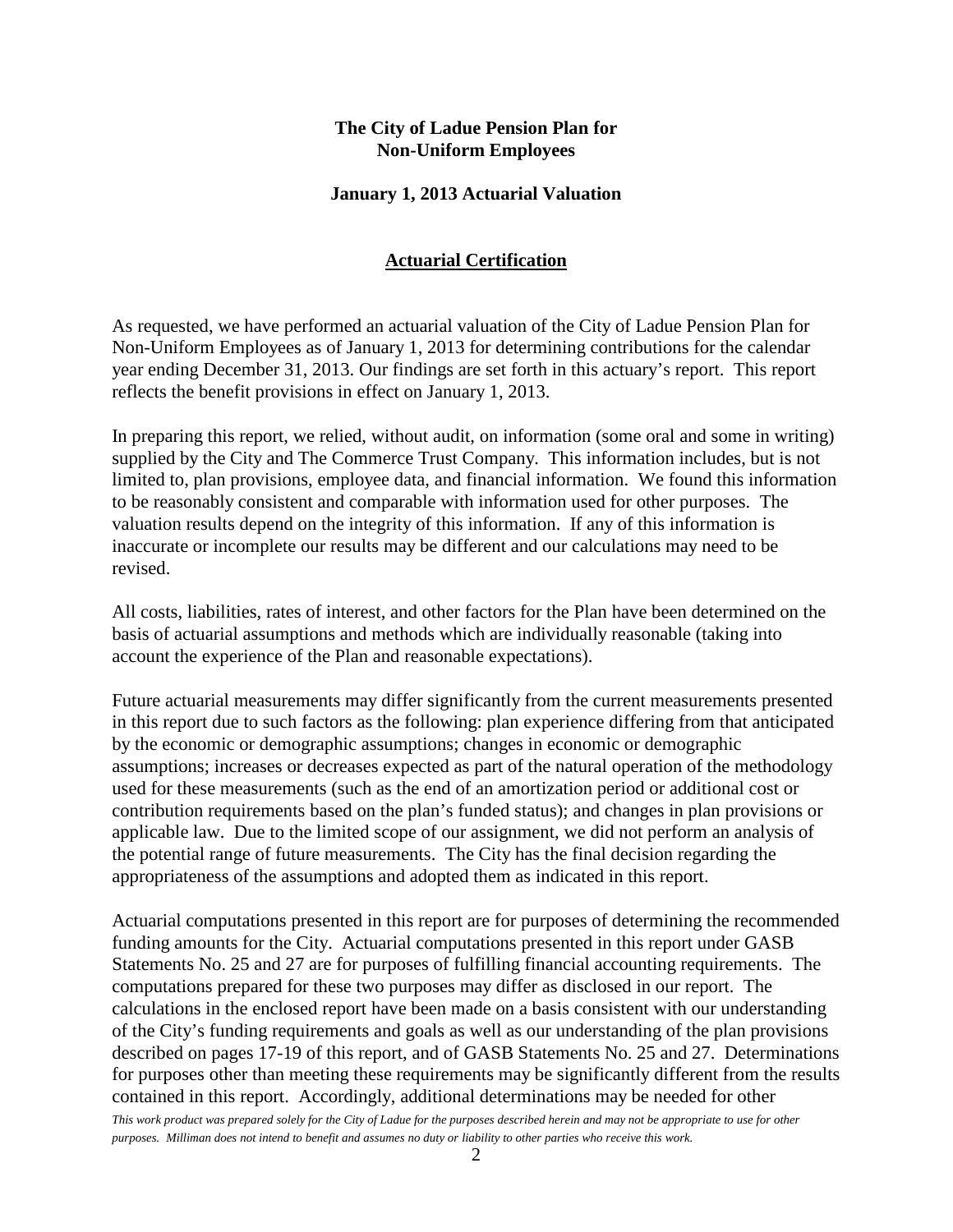purposes.

Milliman's work is prepared solely for the internal business use of the City of Ladue. To the extent that Milliman's work is not subject to disclosure under applicable public records laws, Milliman's work may not be provided to third parties without Milliman's prior written consent. Milliman does not intend to benefit or create a legal duty to any third party recipient of its work product. Milliman's consent to release its work product to any third party may be conditioned on the third party signing a Release, subject to the following exceptions:

- (a) The City may provide a copy of Milliman's work, in its entirety, to the Plan's professional service advisors who are subject to a duty of confidentiality and who agree to not use Milliman's work for any purpose other than to benefit the Plan.
- (b) The City may provide a copy of Milliman's work, in its entirety, to other governmental entities, as required by law.

No third party recipient of Milliman's work product should rely upon Milliman's work product. Such recipients should engage qualified professionals for advice appropriate to their own specific needs.

The consultants who worked on this assignment are pension actuaries. Milliman's advice is not intended to be a substitute for qualified legal or accounting counsel.

On the basis of the foregoing, we hereby certify that, to the best of our knowledge and belief, this report is complete and accurate and has been prepared in accordance with generally recognized and accepted actuarial principles and practices. We are members of the American Academy of Actuaries and meet the Qualification Standards to render the actuarial opinion contained herein.

We respectfully submit the following report, and we look forward to discussing it with you.

Sincerely,

Milled  $1/2$ 

Michael J. Zwiener, FSA Consulting Actuary **Actuary** Actuary Joint Board Enrollment #11-03686 Joint Board Enrollment #11-06367

MJZ/WDW/mjk

William him

William D. Winningham, EA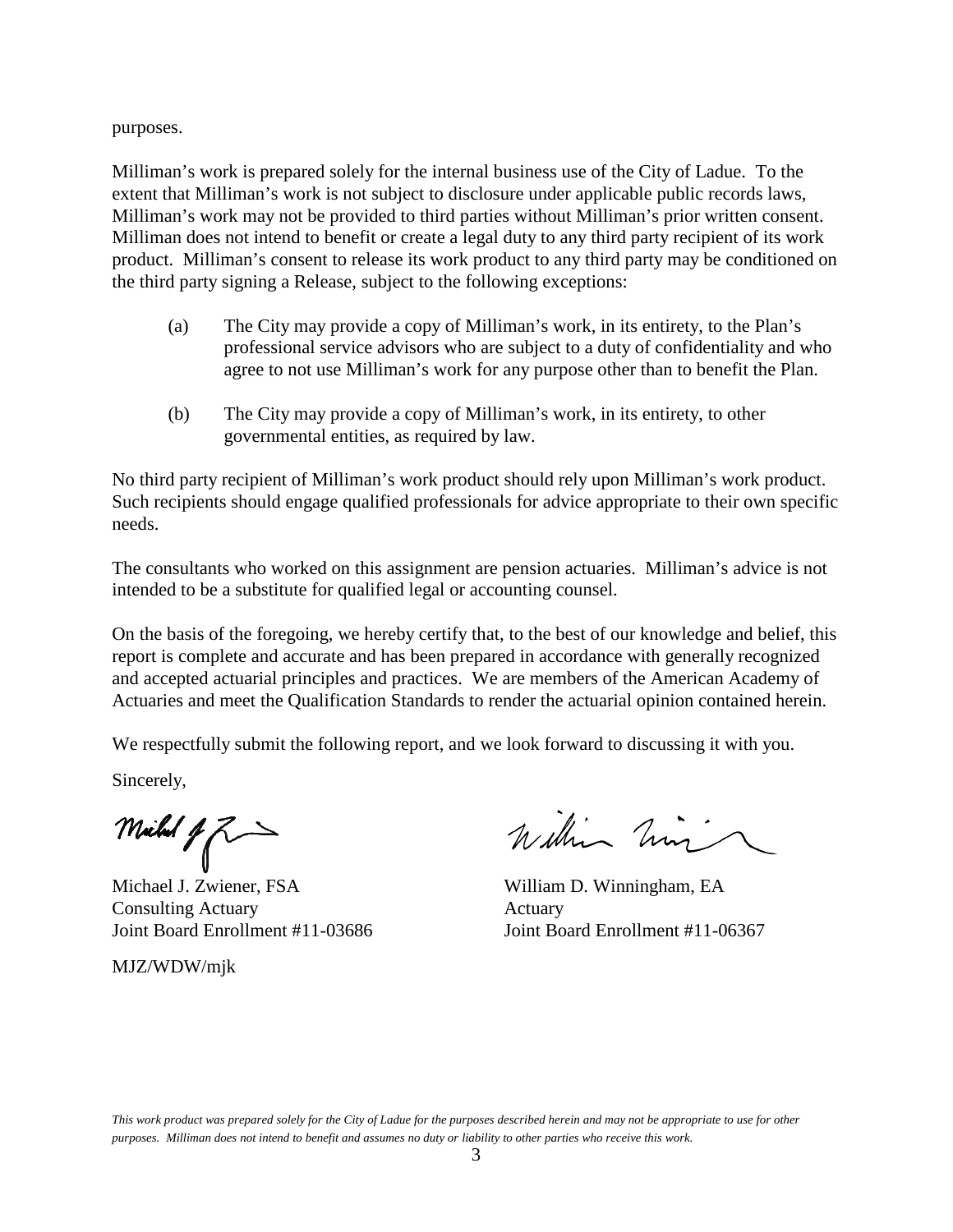#### **January 1, 2013 Actuarial Valuation**

#### **Discussion of Valuation Results**

#### 1. **Contribution Recommendation**

The results of this valuation are used to determine recommended contribution rates to the Plan for the 2013 calendar year. A comparison of recommended contribution rates for the current and immediately preceding valuations is shown below:

|                                          | Actuarial Valuation as of |                       |  |
|------------------------------------------|---------------------------|-----------------------|--|
|                                          | January 1, 2012           | January 1, 2013       |  |
| Applies to Calendar Year                 | $01/01/12 - 12/31/12$     | $01/01/13 - 12/31/13$ |  |
| Recommended Contribution (with interest) | \$200,550                 | \$189,461             |  |
| <b>Actual Contribution</b>               | 200,550                   | N/A                   |  |

#### 2. **Plan Assets**

The unaudited market value of plan assets increased from \$3,293,456 at January 1, 2012 to \$3,732,856 at January 1, 2013. A balance sheet and statement of income and disbursements are presented on pages 7 and 8, respectively. The net market rate of return was 11.2% for the period.

The actuarial value of assets increased from \$3,501,401 at January 1, 2012 to \$3,704,153 at January 1, 2013. The development of the January 1, 2013 actuarial value of assets is presented on page 9. The net actuarial rate of return for the period was 3.8% vs. the assumed rate of 7.5%.

Due to the asset smoothing method used, there are \$28,703 of investment gains that have not yet been recognized in the Actuarial Value of Assets (see page 9).

#### 3. **Actuarial Assumptions, Methods and Plan Provisions**

Effective January 1, 2013, the Plan adopted the following actuarial assumption and method changes:

- 1. The investment return assumption was changed from 7.5% to 7.0%.
- 2. The salary increase assumption was changed from 5.0% to 4.5%.
- 3. The cost method was changed from the Aggregate Cost Method to the Entry Age Normal Cost Method.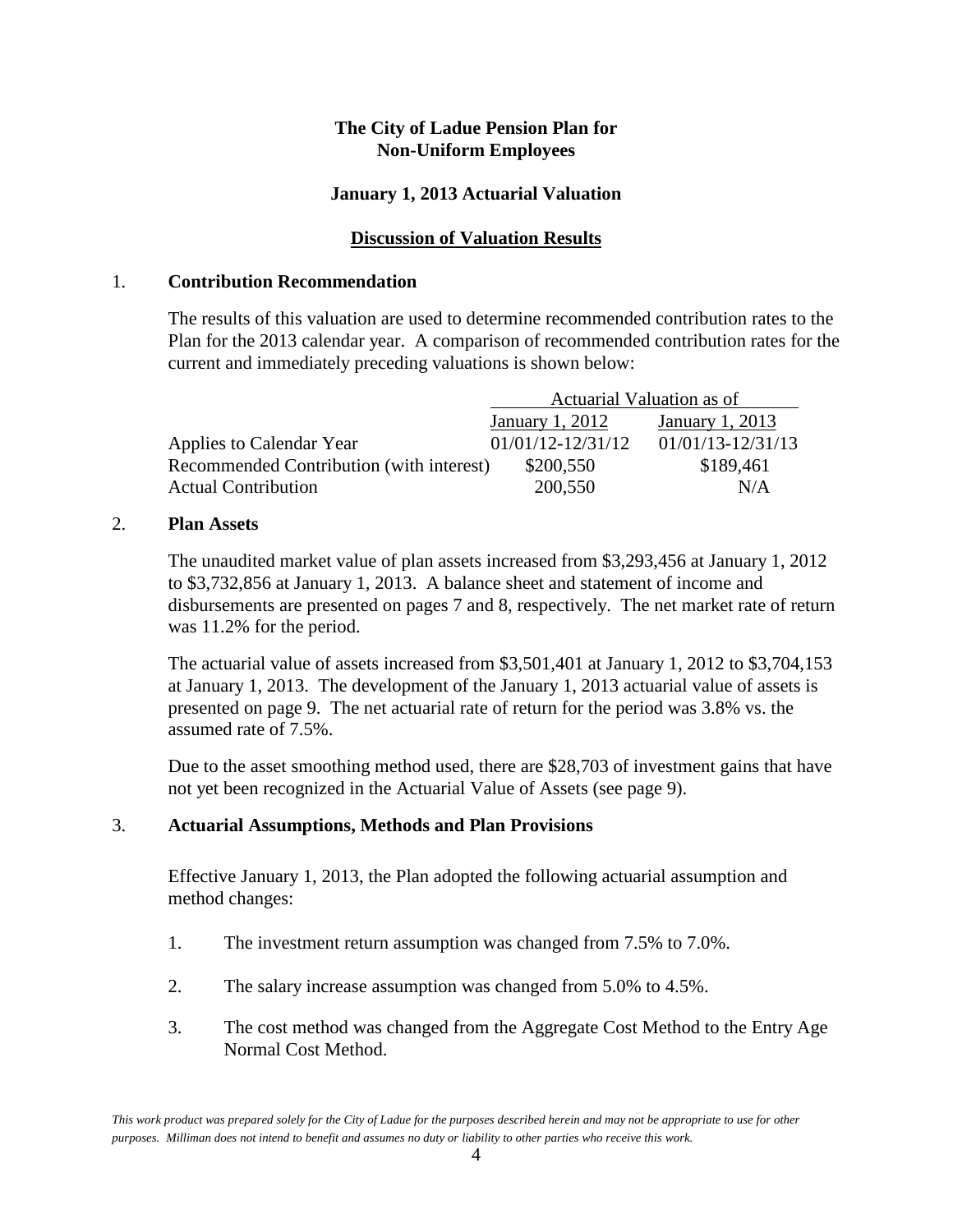Effective December 17, 2012 the Plan was amended to exclude unused sick pay and vacation pay cashouts from the definition of Compensation for benefit calculation purposes.

All other actuarial assumptions, methods and plan provisions remained the same as the prior year. Descriptions of these can be found on pages 14-19.

#### 4. **Plan Population**

The number of active members included in the valuation decreased from 28 in the previous valuation to 25 in the current valuation. The number of members in pay status increased from 13 to 17. The number of deferred vested members increased from 2 to 3. A detailed reconciliation can be found on page 22.

#### 5. **Funded Status**

Methods of measuring a Plan's funded status are prescribed in paragraph 37 of Statement 25 of the Governmental Accounting Standards Board.

The GASB rules provide a couple of bases for assessing the funded status of the plan on an ongoing basis (see page 11 for detailed calculations). One basis is to divide the actuarial value of assets by the Entry Age Normal Accrued Liability. Page 11 shows this ratio to be 81.6% for the current year. An upward trend in this ratio over the years is considered a favorable indicator of the plan's funding progress.

Another measure displayed on page 11 is the Unfunded Accrued Liability as a percentage of covered payroll. A downward trend in this ratio over time is considered favorable.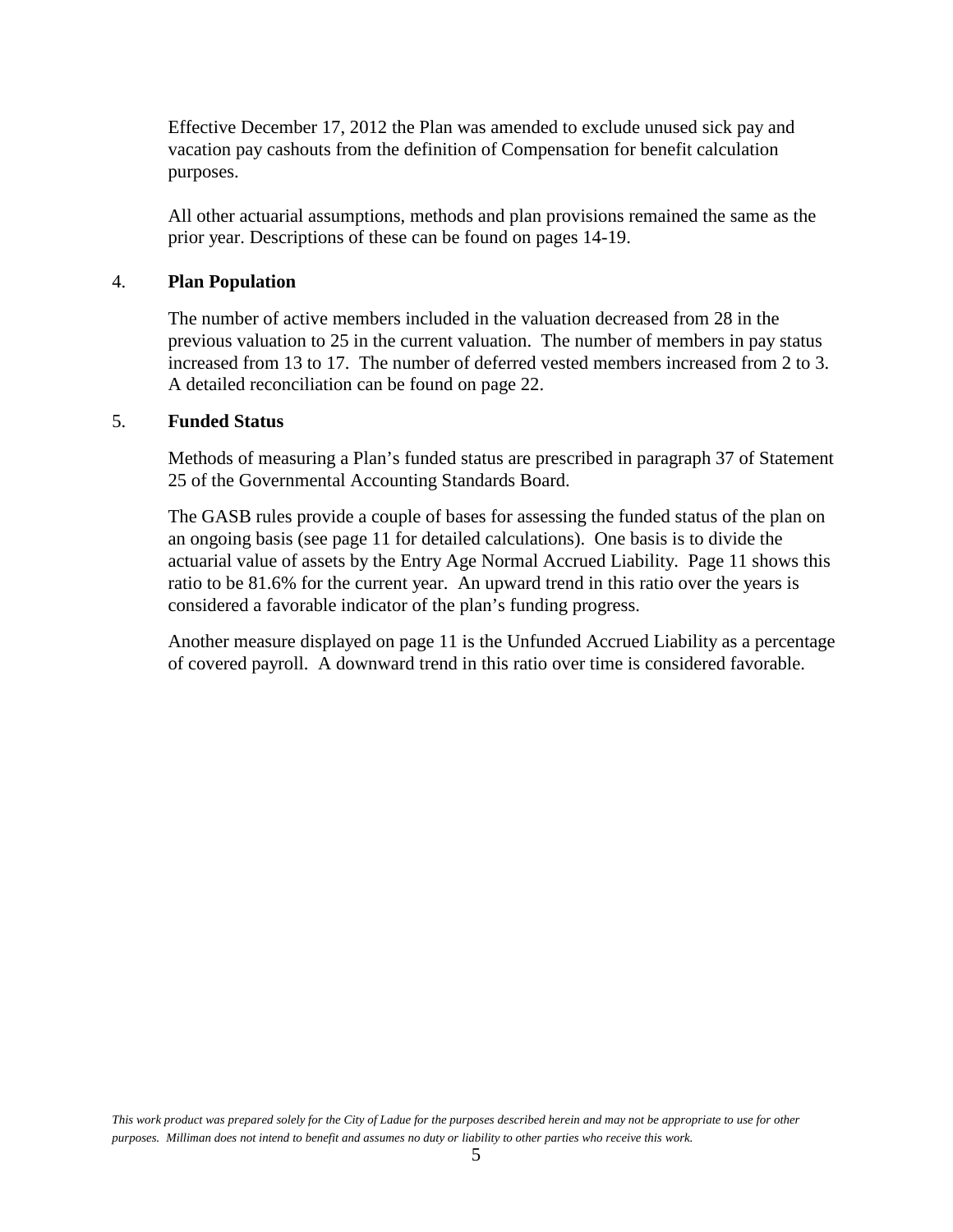#### **January 1, 2013 Actuarial Valuation**

#### **Summary of Valuation Results**

|                                                                          | <b>Valuation Date</b><br>January 1, 2012 | <b>Valuation Date</b><br>January 1, 2013 |
|--------------------------------------------------------------------------|------------------------------------------|------------------------------------------|
| Number of Members:                                                       |                                          |                                          |
| Active<br><b>Receiving Payments</b><br><b>Terminated Vested</b><br>Total | 28<br>13<br>$\frac{2}{43}$               | 25<br>17<br>$\overline{3}$<br>45         |
| Annual Payroll of Members under Normal Retirement Age                    | 1,490,961                                | 1,490,353                                |
| <b>Market Value of Assets</b>                                            | 3,293,456                                | 3,732,856                                |
| <b>Actuarial Value of Assets</b>                                         | 3,501,401                                | 3,704,153                                |
| Present Value of Future Benefits*                                        | 5,002,693                                | 5,329,578                                |
| Present Value of Future Normal Costs*                                    | 1,501,292                                | 788,919                                  |
| Normal Cost                                                              | 187,256                                  | 94,937                                   |
| <b>Assumed Expenses</b>                                                  | 20,000                                   | 20,000                                   |
| Amortization of Unfunded Actuarial Accrued Liability*                    | N/A                                      | 73,795                                   |
| Recommended Contribution, with Interest                                  | 200,550                                  | 189,461                                  |

*\* The Aggregate Cost Method was used for 2012 funding calculations. For 2013 the cost method was changed to Entry Age Normal.*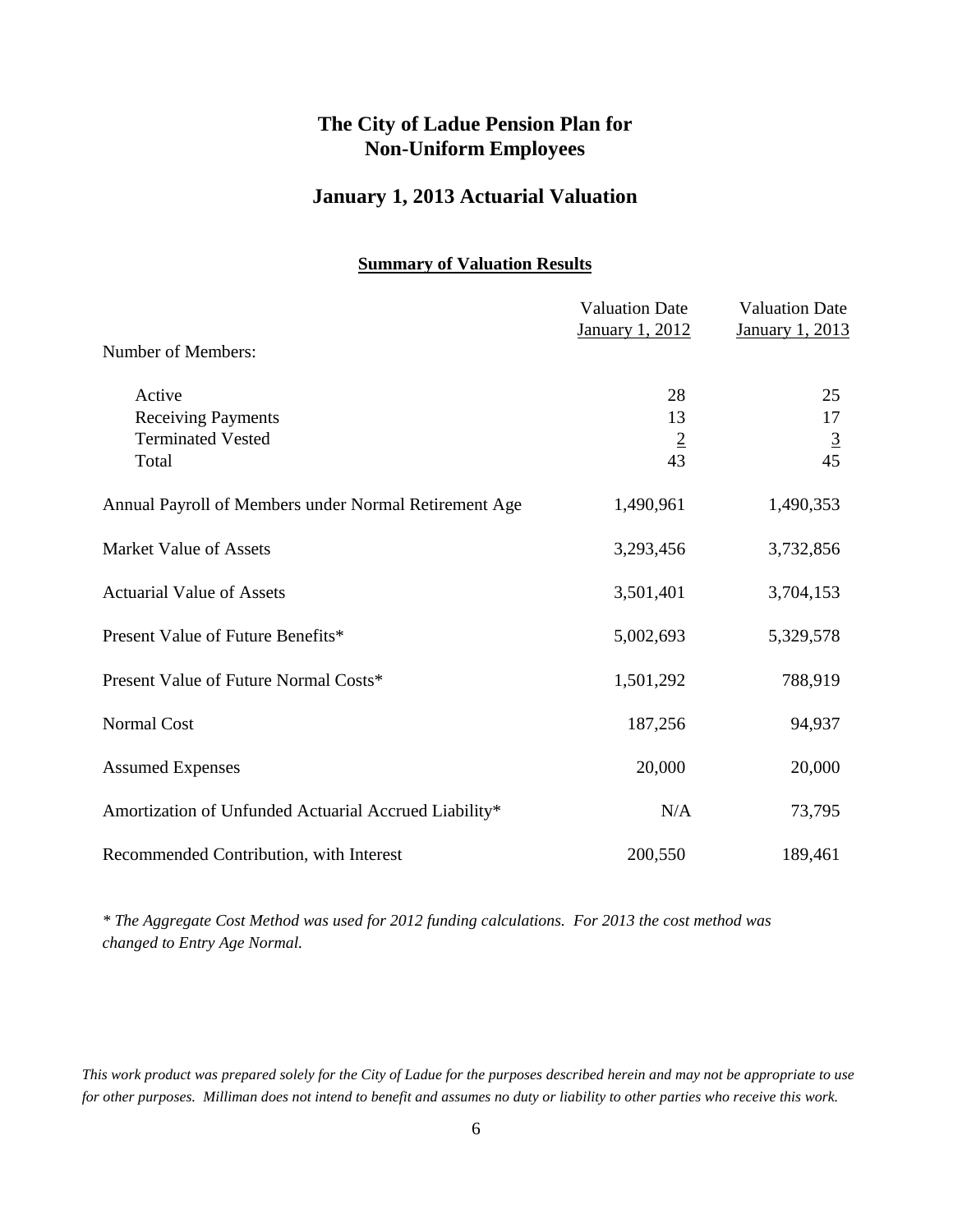### **January 1, 2013 Actuarial Valuation**

#### **Statement of Assets as of January 1, 2013**

|    | <u>Assets</u>                       | Market Value |  |  |
|----|-------------------------------------|--------------|--|--|
|    | 1. Cash and Equivalents             | \$114,461    |  |  |
|    | 2. Fixed Income Investments         | 1,263,513    |  |  |
|    | 3. Corporate Stocks - Domestic      | 1,571,077    |  |  |
|    | 4. Corporate Stocks - International | 460,177      |  |  |
| 5. | <b>Alternative Investments</b>      | 319,667      |  |  |
| 6. | <b>Accounts Receivable</b>          | 3,961        |  |  |
|    | <b>Total Assets</b>                 | 3,732,856    |  |  |
|    |                                     |              |  |  |
|    | Liabilities                         |              |  |  |
|    | None                                |              |  |  |

Net Assets \$3,732,856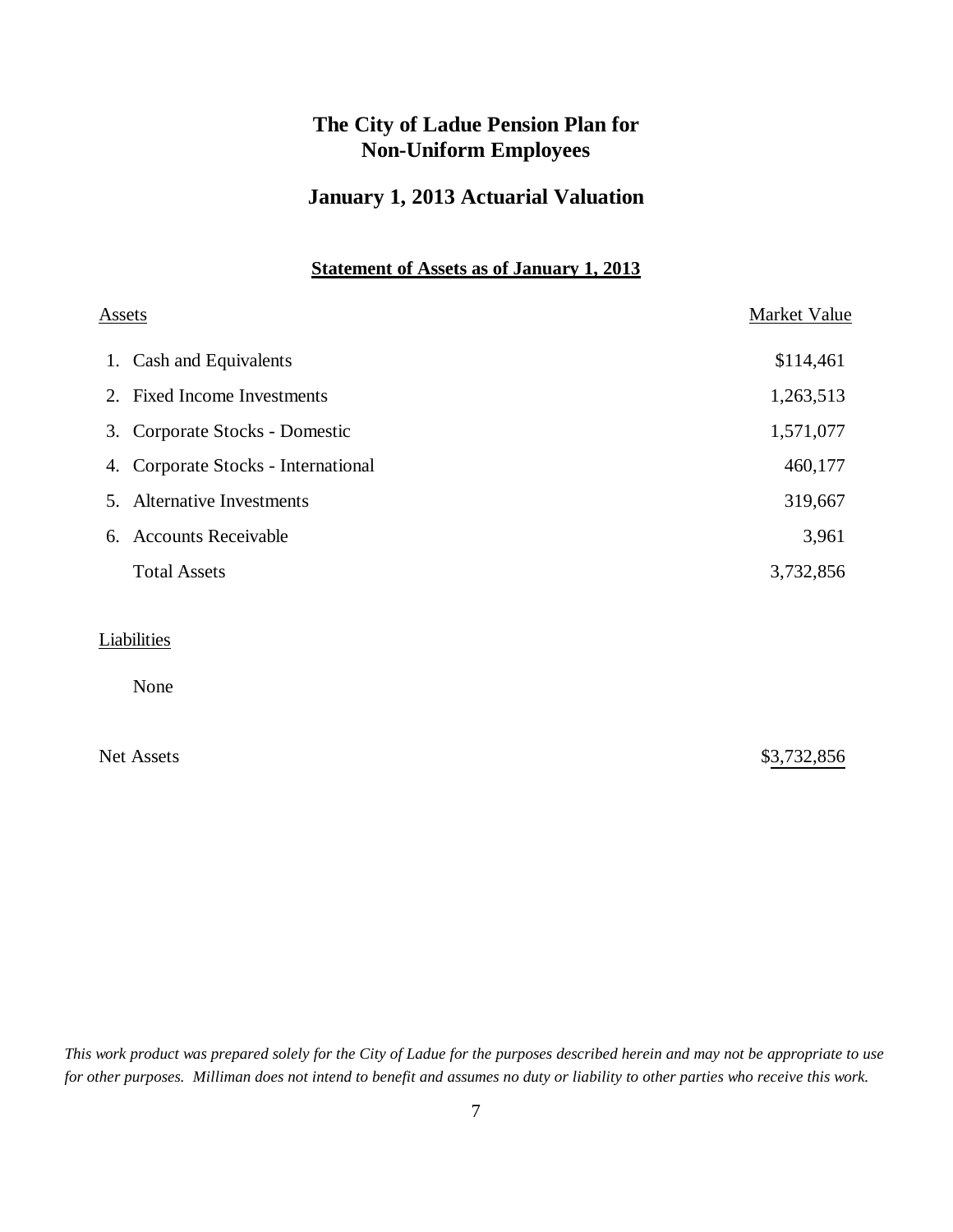### **January 1, 2013 Actuarial Valuation**

#### **Statement of Income and Disbursements**

|    | 1. Market Value of Assets as of January 1, 2012                                                                                        | \$3,293,456                  |
|----|----------------------------------------------------------------------------------------------------------------------------------------|------------------------------|
| 2. | Income:                                                                                                                                |                              |
|    | a. City Contributions<br>b. Investment Income (Including Realized<br>and Unrealized Capital Gains/Losses)<br>c. Interest and Dividends | 200,550<br>290,411<br>91,802 |
|    | d. Total Income                                                                                                                        | 582,763                      |
| 3. | Expenses                                                                                                                               |                              |
|    | <b>Employee Benefit Distributions</b><br>a.<br>b. Investment Expenses<br>c. Administrative Expenses                                    | 124,836<br>9,922<br>8,605    |
|    | d. Total Expenses                                                                                                                      | 143,363                      |
|    | 4. Net Increase (Decrease) = $(2d) - (3d)$                                                                                             | 439,400                      |
| 5. | Market Value of Assets as of December 31, 2012<br>$= (1) + (4)$                                                                        | \$3,732,856                  |
|    | 6. Rate of Return                                                                                                                      | 11.2%                        |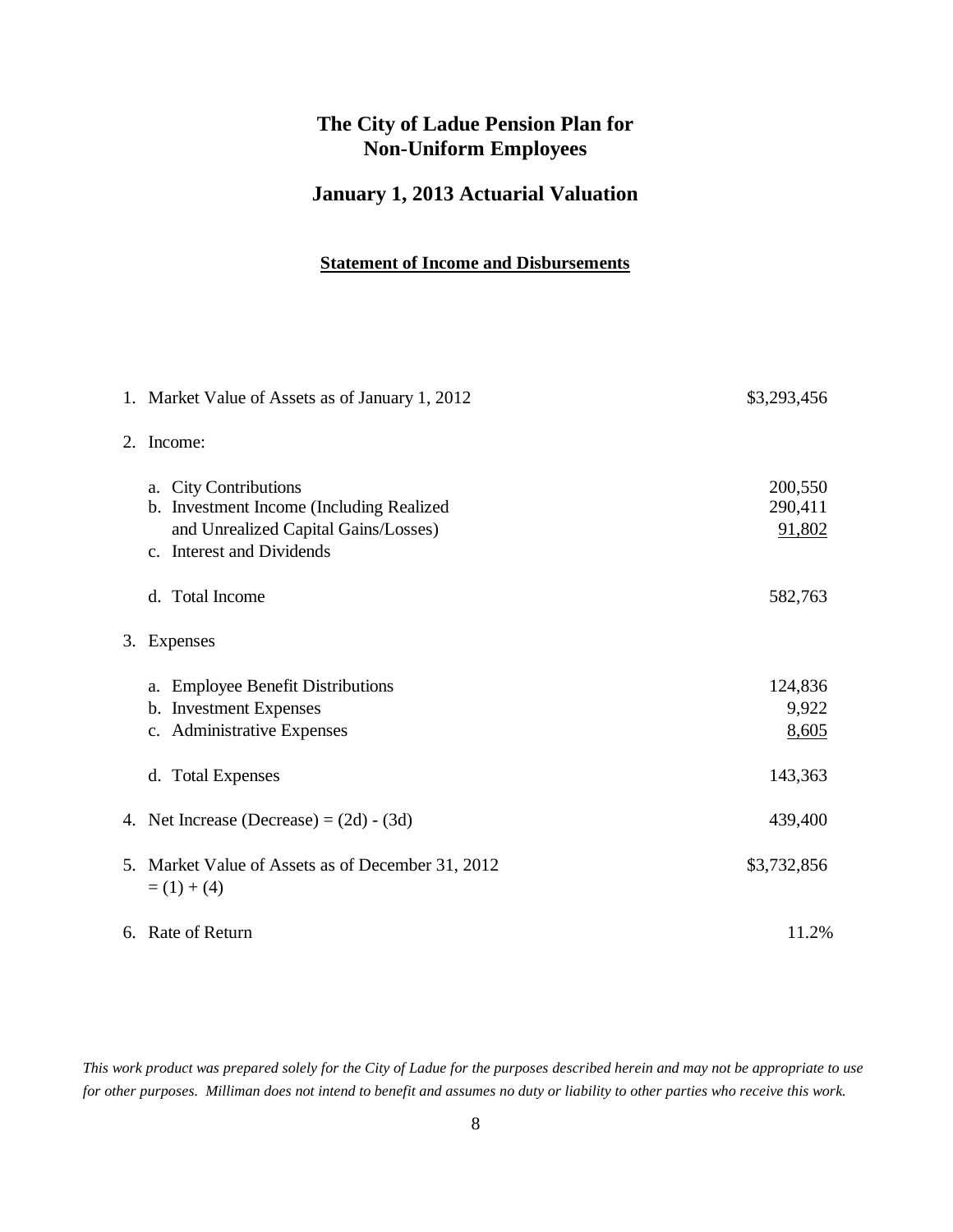### **January 1, 2013 Actuarial Valuation**

#### **Development of Actuarial Value of Assets**

| 1. Actuarial Value of Assets as of January 1, 2012            | \$3,501,401 |
|---------------------------------------------------------------|-------------|
| 2. Contributions                                              | 200,550     |
| 3. Benefit Payments                                           | (124, 836)  |
| 4. Expenses                                                   | (8,605)     |
| 5. Expected Return at 7.5%                                    | 265,122     |
| 6. Expected Actuarial Value of Assets as of December 31, 2012 | 3,833,632   |
| $= (1) + (2) + (3) + (4) + (5)$                               |             |
| 7. Market Value of Assets as of December 31, 2012             | 3,732,856   |
| 8. Adjustments on Market Value                                | (129, 479)  |
| (See Schedule of Market Value Adjustments below)              |             |
| 9. Actuarial Value of Assets as of December 31, 2012          | 3,704,153   |
| $=$ (6) + (8), but not less than 80% x (7),                   |             |
| nor more than $120\% \times (7)$                              |             |

### Schedule of Market Value Adjustments

|       |               | Unrecognized   |             | Unrecognized   |
|-------|---------------|----------------|-------------|----------------|
|       | Gain / (Loss) | <b>Balance</b> | 12/31/2012  | <b>Balance</b> |
| Year  | <b>Base</b>   | 1/1/2012       | Adjustment  | 1/1/2013       |
| 2008  | $(\$879,958)$ | (\$175,990)    | (\$175,990) | \$0            |
| 2009  | 261,352       | 104,542        | 52,270      | 52,272         |
| 2010  | 138,642       | 83,186         | 27,728      | 55,458         |
| 2011  | (274, 604)    | (219, 683)     | (54, 921)   | (164, 762)     |
| 2012  | 107,169       | N/A            | 21,434      | 85,735         |
| Total | N/A           | $(\$207,945)$  | (\$129,479) | \$28,703       |
|       |               |                |             |                |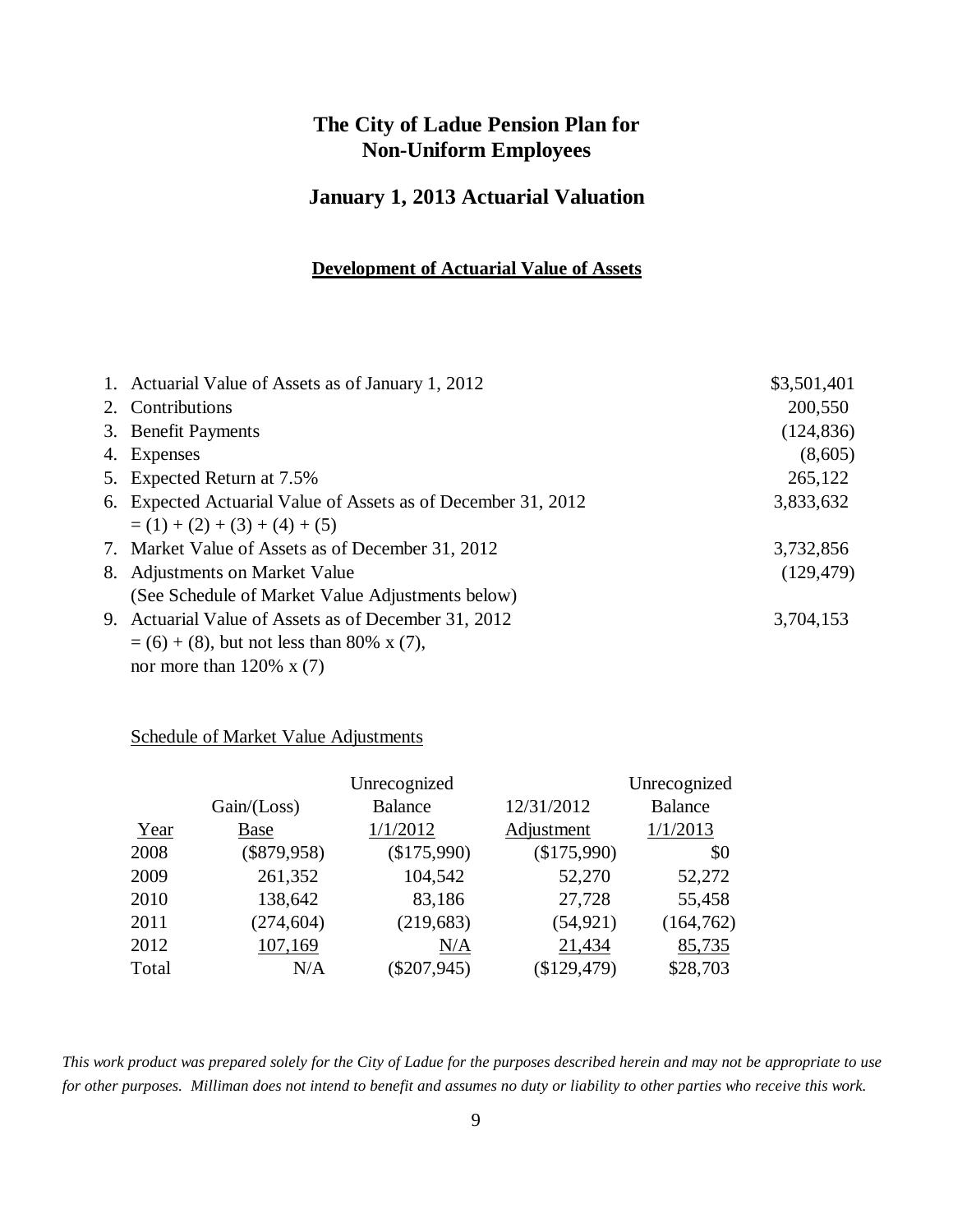### **January 1, 2013 Actuarial Valuation**

#### **Development of Recommended Contribution**

|                                                                      | January 1, 2013 |
|----------------------------------------------------------------------|-----------------|
| 1. Entry Age Accrued Liability                                       |                 |
| a. Active Members                                                    | \$2,278,849     |
| b. Terminated Vested Members                                         | 262,559         |
| c. Retired Members                                                   | 1,893,247       |
| d. Beneficiaries                                                     | 106,004         |
| e. Disabled Members                                                  |                 |
| f. Total                                                             | 4,540,659       |
| 2. Actuarial Value of Assets                                         | 3,704,153       |
| 3. Funded Ratio: $(2) / (1f)$                                        | 81.6%           |
| 4. Entry Age Unfunded Accrued Liability: (1f) - (2)                  | 836,506         |
| 5. Entry Age Normal Cost                                             | 94,937          |
| 6. Assumed Expenses at Beginning of Year (\$20,000 at mid year)      | 19,335          |
| 7. Normal Cost Including Expenses: $(5) + (6)$                       | 114,272         |
| 8. Covered Payroll                                                   | 1,490,353       |
| 9. Amortization of Unfunded Actuarial Accrued Liability              | 73,795          |
| 10. Recommended Contribution at Beginning of Year: $(7) + (9)$       | 188,067         |
| 11. Recommended Contribution, with Interest to Expected Payment Date | 189,461         |
| 12. Recommended Contribution as a Percentage of Payroll              | 12.7%           |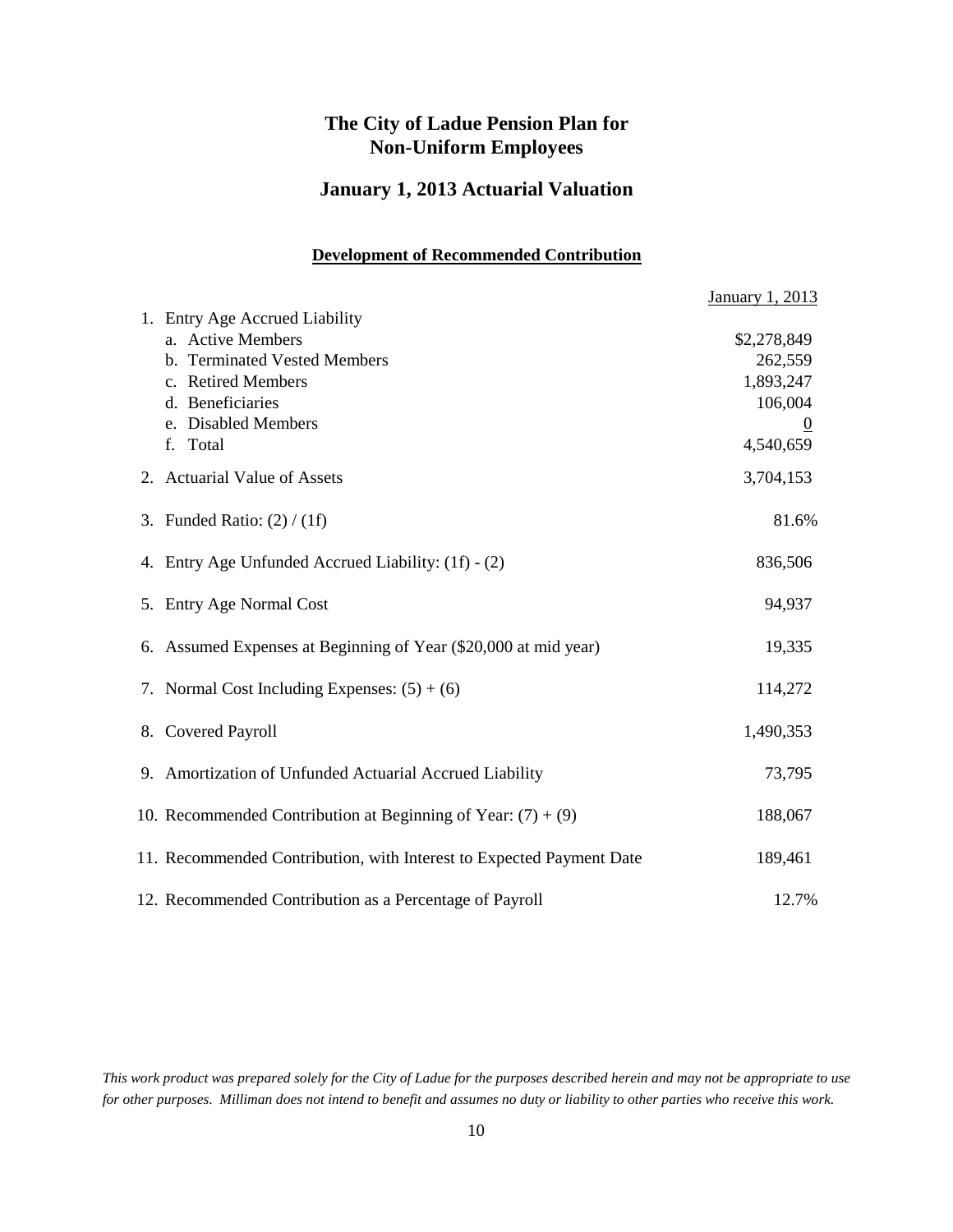#### **January 1, 2013 Actuarial Valuation**

#### **GASB 25 and 27 Disclosure Information**

#### Schedule of Funding Progress

| Date      | Actuarial | <b>Entry Age Normal</b> | Unfunded        |        |           | UAL as a               |
|-----------|-----------|-------------------------|-----------------|--------|-----------|------------------------|
| of        | Asset     | Accrued                 | Accrued         | Funded | Covered   | Percentage of          |
| Valuation | Value     | Liability               | Liability (UAL) | Ratio  | Payroll   | <b>Covered Payroll</b> |
| 1/1/2008  | 2,542,196 | 2,897,592               | 355,396         | 87.7%  | 1,709,715 | 20.8%                  |
| 1/1/2009  | 2,344,006 | 3,148,403               | 804,397         | 74.5%  | 1,727,832 | 46.6%                  |
| 1/1/2010  | 3,069,929 | 3,492,843               | 422,914         | 87.9%  | 1,802,804 | 23.5%                  |
| 1/1/2011  | 3,399,572 | 3,749,837               | 350,265         | 90.7%  | 1,717,264 | 20.4%                  |
| 1/1/2012  | 3,501,401 | 4,264,446               | 763,045         | 82.1%  | 1,638,495 | 46.6%                  |
| 1/1/2013  | 3,704,153 | 4,540,659               | 836,506         | 81.6%  | 1,490,353 | 56.1%                  |
|           |           |                         |                 |        |           |                        |
| Date      | Market    | <b>Entry Age Normal</b> | Unfunded        |        |           | UAL as a               |
| of        | Asset     | Accrued                 | Accrued         | Funded | Covered   | Percentage of          |
| Valuation | Value*    | Liability               | Liability (UAL) | Ratio  | Payroll   | <b>Covered Payroll</b> |
| 1/1/2008  | 2,524,959 | 2,897,592               | 372,633         | 87.1%  | 1,709,715 | 21.8%                  |
| 1/1/2009  | 1,953,338 | 3,148,403               | 1,195,065       | 62.0%  | 1,727,832 | 69.2%                  |
| 1/1/2010  | 2,749,187 | 3,492,843               | 743,656         | 78.7%  | 1,802,804 | 41.2%                  |
| 1/1/2011  | 3,307,634 | 3,749,837               | 442,203         | 88.2%  | 1,717,264 | 25.8%                  |
| 1/1/2012  | 3,293,456 | 4,264,446               | 970,990         | 77.2%  | 1,638,495 | 59.3%                  |
| 1/1/2013  | 3,732,856 | 4,540,659               | 807,803         | 82.2%  | 1,490,353 | 54.2%                  |
|           |           |                         |                 |        |           |                        |

*\*Schedule of funding progress based on Market Value of Assets is not required by GASB and is provided for informational purposes only.*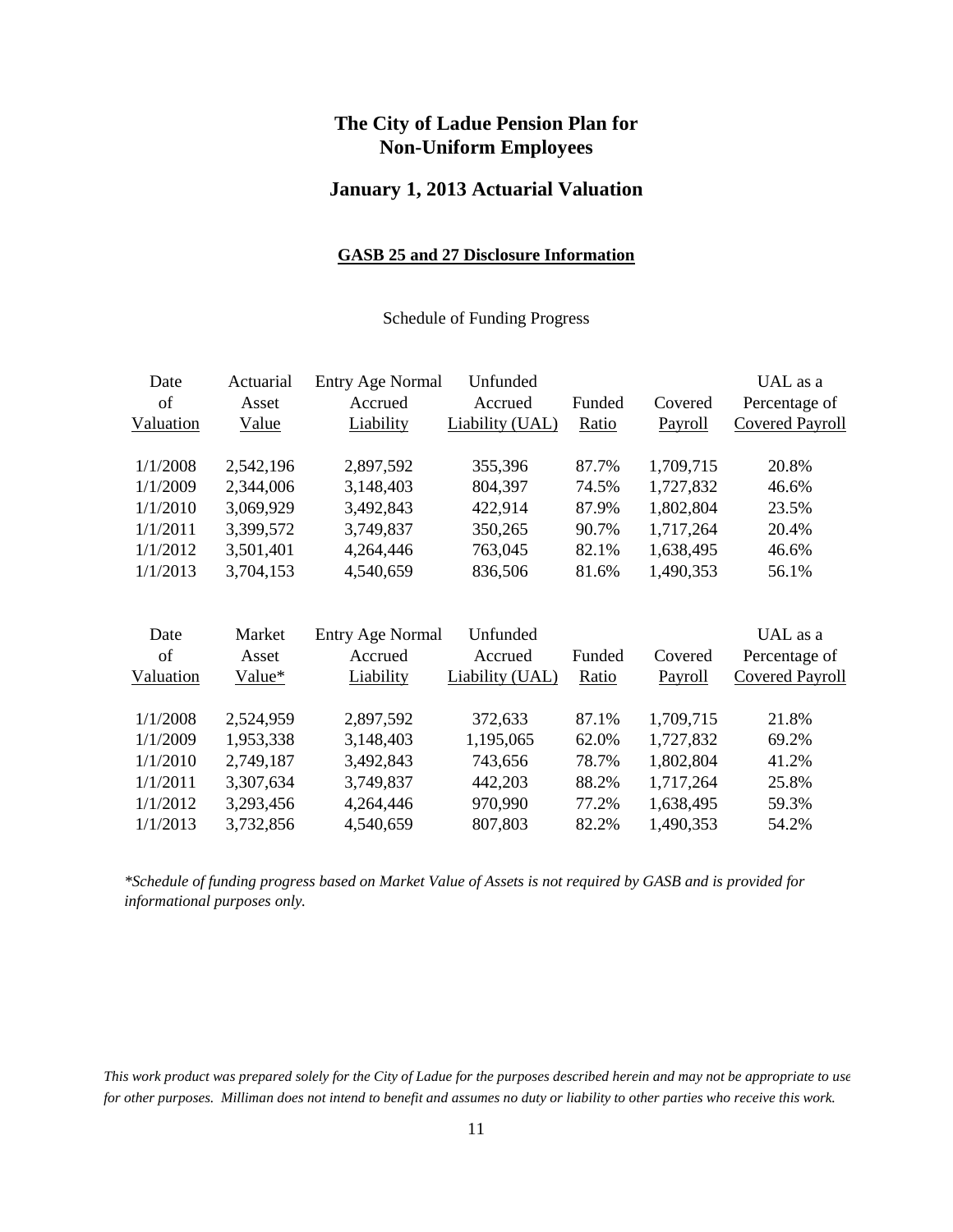### **January 1, 2013 Actuarial Valuation**

#### **GASB 25 and 27 Disclosure Information**

Schedule of Employer Contributions and Development of Net Pension Obligation

| Annual       |           |            |                   |               |            |                  |
|--------------|-----------|------------|-------------------|---------------|------------|------------------|
| Required     |           |            | Annual            | Actual        |            |                  |
| Contribution | Interest  | <b>ARC</b> | Pension           | Employer      | Change     | <b>NPO</b>       |
| (ARC)        | on NPO    | Adjustment | Cost              | Contributions | in NPO     | <b>Balance</b>   |
| (2)          | (3)       | (4)        | $(5)=(2)+(3)-(4)$ | (6)           | (7)        | (8)              |
| 50,615       |           |            | 50,615            | 50,615        |            | $\boldsymbol{0}$ |
| 92,402       |           |            | 92,402            | 92,402        |            | $\boldsymbol{0}$ |
| 99,990       |           |            | 99,990            | 99,990        |            | $\boldsymbol{0}$ |
| 110,188      |           |            | 110,188           | 110,188       |            | $\overline{0}$   |
| 120,800      |           |            | 120,800           | 120,800       |            | $\overline{0}$   |
| 143,662      |           |            | 143,662           | 143,662       |            | $\overline{0}$   |
| 148,695      |           |            | 148,695           | 175,000       | (26,305)   | (26,305)         |
| 203,664      | (2,039)   | (2,042)    | 203,667           | 403,664       | (199, 997) | (226, 302)       |
| 161,199      | (17,538)  | (19, 146)  | 162,807           | 261,199       | (98, 392)  | (324, 694)       |
| 139,170      | (24, 352) | (33,017)   | 147,835           | 139,170       | 8,665      | (316,029)        |
| 200,550      | (23,702)  | (37, 849)  | 214,697           | 200,550       | 14,147     | (301, 882)       |
| 189,461      | (21, 132) | (26, 829)  | 195,158           | N/A           | N/A        | N/A              |
|              |           |            |                   |               |            |                  |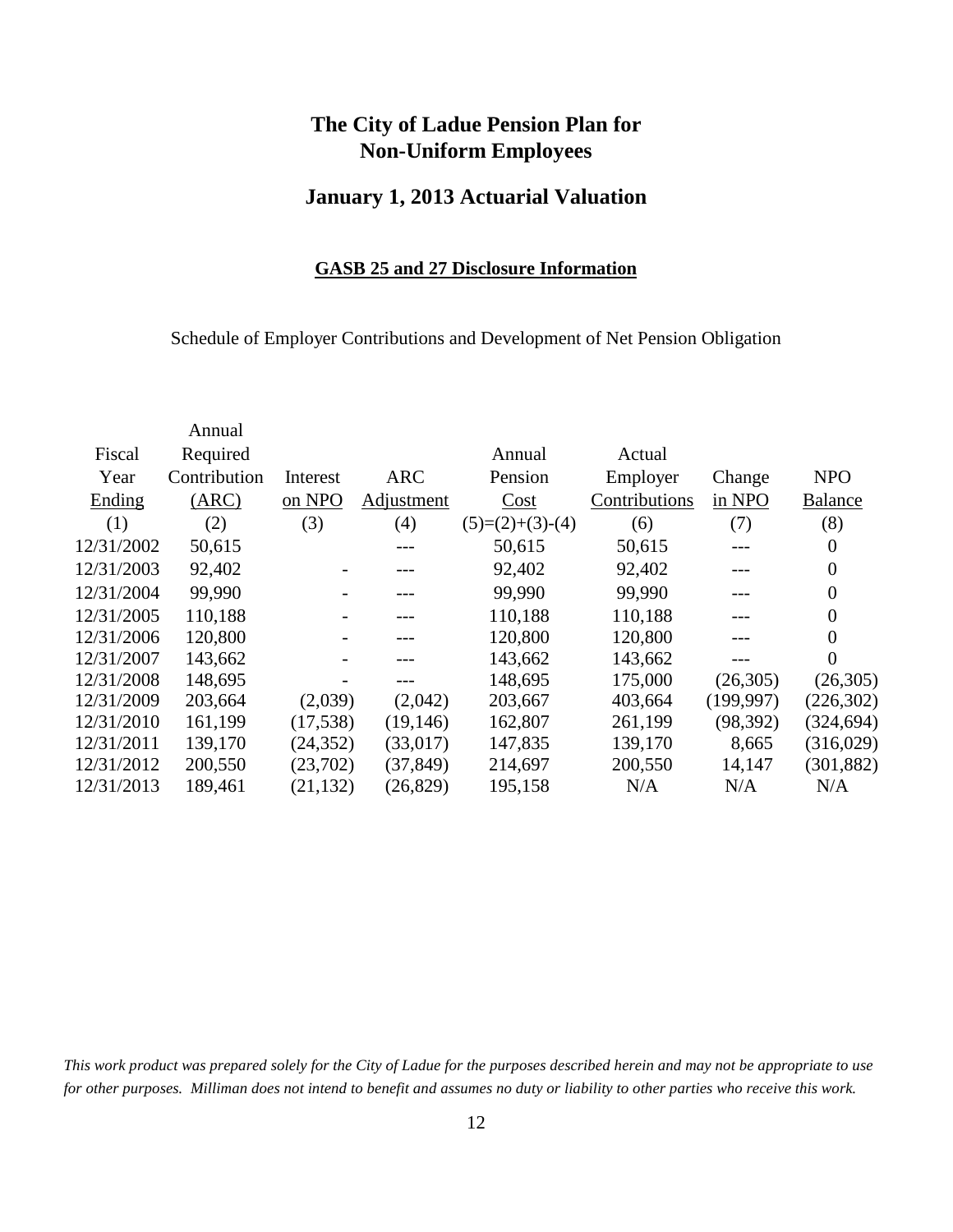#### **January 1, 2013 Actuarial Valuation**

#### **GASB Disclosure Supplemental Information**

The complete descriptions of the actuarial methods and assumptions are provided in the Actuarial Assumptions and Methods section of the valuation report.

| <b>Valuation Date:</b>            | January 1, 2013                                                                                                                                                                                                                                                                                                                                                                                                                                                                                                                                                                         |
|-----------------------------------|-----------------------------------------------------------------------------------------------------------------------------------------------------------------------------------------------------------------------------------------------------------------------------------------------------------------------------------------------------------------------------------------------------------------------------------------------------------------------------------------------------------------------------------------------------------------------------------------|
| <b>Actuarial Cost Method:</b>     | Entry Age Normal                                                                                                                                                                                                                                                                                                                                                                                                                                                                                                                                                                        |
| <b>Amortization Method:</b>       | Level dollar amortization of changes in Unfunded Actuarial Accrued<br>Liability on a closed basis                                                                                                                                                                                                                                                                                                                                                                                                                                                                                       |
| <b>Amortization Period:</b>       | 20 years                                                                                                                                                                                                                                                                                                                                                                                                                                                                                                                                                                                |
| <b>Asset Valuation Method:</b>    | The actuarial value of assets is equal to the prior year's actuarial<br>value of assets adjusted as follows:                                                                                                                                                                                                                                                                                                                                                                                                                                                                            |
|                                   | 1. increased with actual contributions for the year;<br>2. reduced by actual benefit payments and expenses for the year;<br>3. increased by expected investment income calculated using the<br>assumed rate of return<br>4. increased by phased in investment gains/(losses)<br>5. limited to no less than 80% of market value and no more than<br>120% of market value<br>Each year, the amount of investment gain/(loss) to be phased in is<br>equal to the excess of the plan's market value over the sum of the<br>expected asset value and the unrecognized balances of investment |
| <b>Actuarial Assumptions:</b>     |                                                                                                                                                                                                                                                                                                                                                                                                                                                                                                                                                                                         |
| <b>Investment Rate of Return:</b> | 7.0% annual returns                                                                                                                                                                                                                                                                                                                                                                                                                                                                                                                                                                     |
| Expenses Paid from Plan Assets:   | \$20,000 per year                                                                                                                                                                                                                                                                                                                                                                                                                                                                                                                                                                       |
| <b>Salary Growth Rate:</b>        | 4.50%                                                                                                                                                                                                                                                                                                                                                                                                                                                                                                                                                                                   |
| Inflation:                        | 2.50%                                                                                                                                                                                                                                                                                                                                                                                                                                                                                                                                                                                   |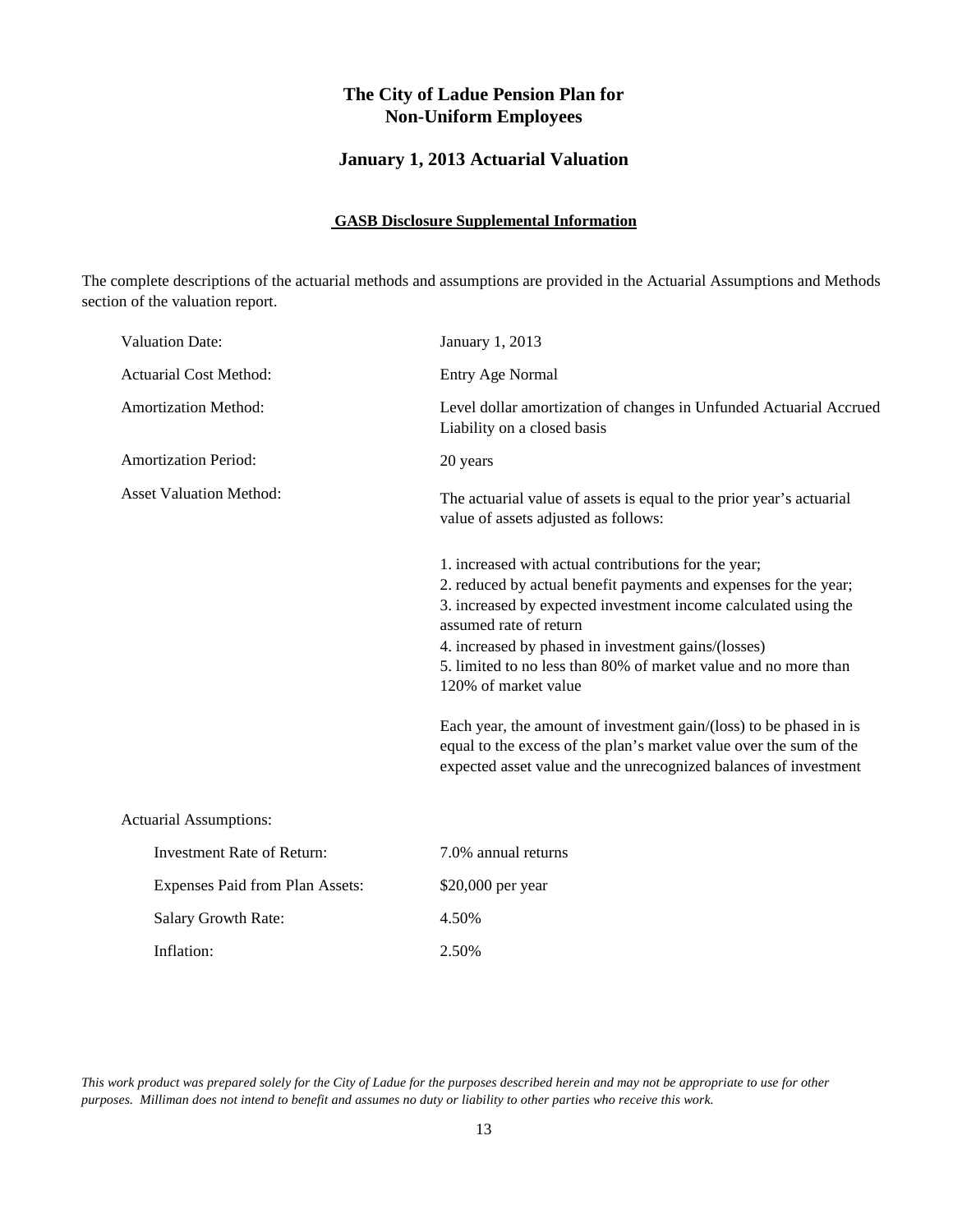#### **January 1, 2013 Actuarial Valuation**

#### **Actuarial Assumptions and Methods**

#### **Interest (adopted 01/01/2013)**

7.0% per annum, compounded annually

#### **Salary Increases (adopted 01/01/2013)**

4.5% per annum, compounded annually

#### **Inflation (adopted 01/01/2013)**

2.5% per annum

#### **Mortality**

Healthy Lives: RP-2000 Combined White Collar Mortality Table, male and female rates, projected to 2017 by Scale AA.

Disabled Lives: Post-1994 Disability Mortality Table as prescribed by IRS Revenue Ruling 96- 7, male and female rates.

#### **Withdrawal**

Rates vary by age and gender. Rates at selected ages are:

| Male        | Female      |
|-------------|-------------|
| Percent     | Percent     |
| Withdrawing | Withdrawing |
| 20.0%       | 22.5%       |
| 15.0        | 17.5        |
| 10.0        | 12.5        |
| 7.5         | 9.0         |
| 5.0         | 6.5         |
| 3.4         | 4.5         |
| 2.0         | 3.0         |
| 1.0         | 1.5         |
| 0.0         | $0.0\,$     |
|             |             |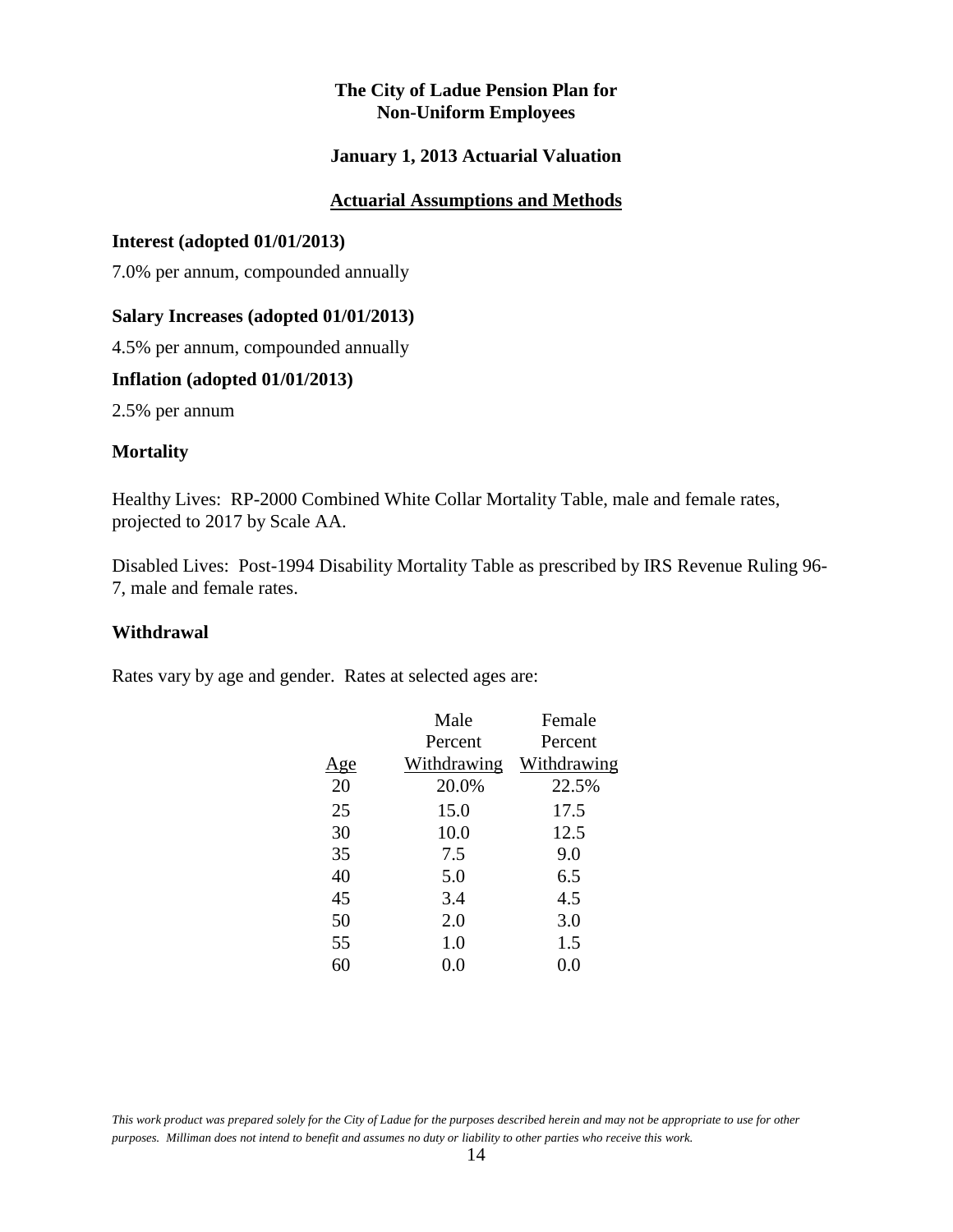#### **January 1, 2013 Actuarial Valuation**

#### **Actuarial Assumptions and Methods**

#### **Retirement**

Rates vary by age as follows:

|     | Percent  |
|-----|----------|
| Age | Retiring |
| 62  | 30%      |
| 63  | 20       |
| 64  | 10       |
| 65  | 100      |
|     |          |

Terminated vested participants are assumed to retire at Normal Retirement Age.

#### **Disability**

Rates vary by age and gender. Rates at selected ages are:

|            | Male     | Female   |
|------------|----------|----------|
|            | Percent  | Percent  |
|            | Becoming | Becoming |
| <u>Age</u> | Disabled | Disabled |
| 35         | 0.00     | 0.00     |
| 40         | 0.05     | 0.10     |
| 45         | 0.10     | 0.20     |
| 50         | 0.20     | 0.30     |
| 55         | 0.31     | 0.45     |
| 60         | 0.45     | 0.63     |
| 65         | $0.00\,$ | 0.00     |
|            |          |          |

#### **Administrative Expenses**

\$20,000 per year

#### **Marriage**

80% of members are assumed to be married at the time of withdrawal, retirement, death or disability. Males are assumed to be 4 years older than their spouses.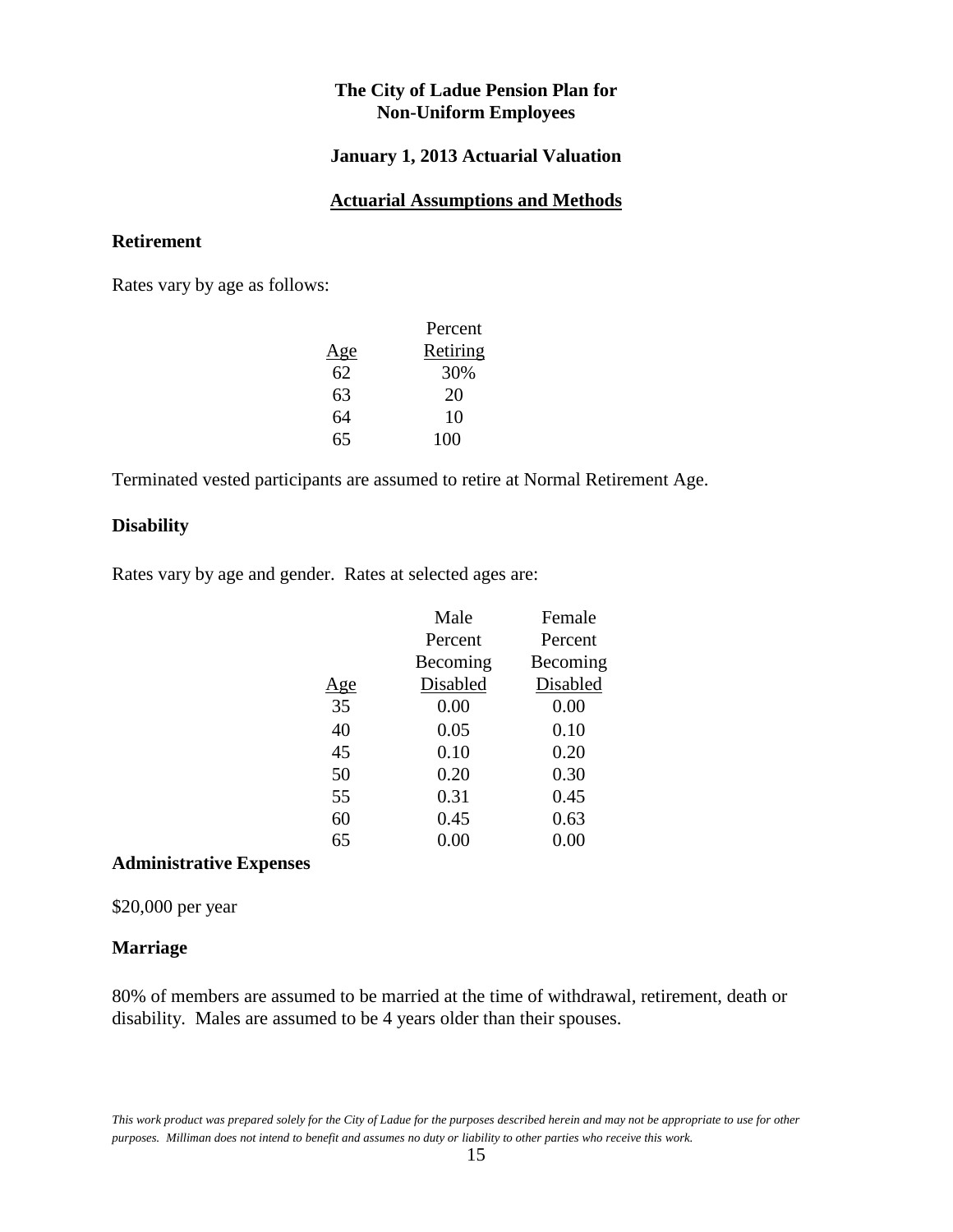#### **January 1, 2013 Actuarial Valuation**

#### **Actuarial Assumptions and Methods**

#### **Actuarial Cost Method (adopted 01/01/2013)**

The Entry Age Normal Cost Method on a closed group basis was used. Normal costs are computed as a level percent of pay. The Entry Age Normal Unfunded Accrued Liability (UAL) is amortized on a level dollar basis over a closed 20 year period with future changes in UAL resulting in separate 20-year amortization bases.

#### **Asset Valuation Method**

An asset valuation method is used to help smooth short term fluctuations in market value. The actuarial value of assets is equal to the prior year's actuarial value of assets adjusted as follows:

- 1. increased with actual contributions for the year;
- 2. reduced by actual benefit payments and expenses for the year;
- 3. increased by expected investment income calculated using the assumed rate of return
- 4. increased by phased in investment gains/(losses)
- 5. limited to no less than 80% of market value and no more than 120% of market value

Each year, the amount of investment gain/(loss) to be phased in is equal to the excess of the plan's market value over the sum of the expected asset value and the unrecognized balances of investment gains/(losses) for the previous five years. 20% of this amount plus 20% of the similar amounts calculated in each of the four preceding years are summed and recognized as the amount of phased-in gains recognized in the current year.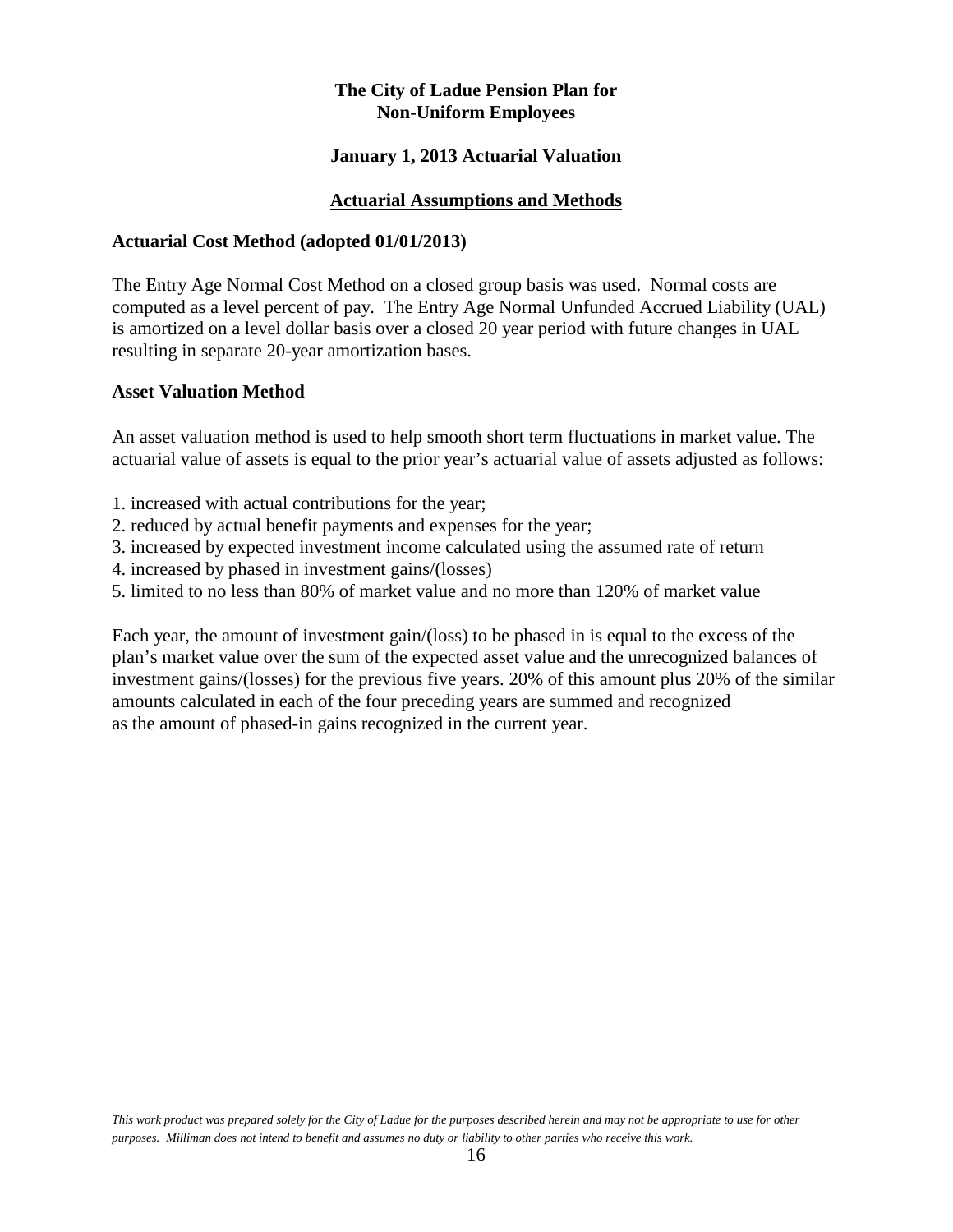#### **January 1, 2013 Actuarial Valuation**

#### **Summary of Plan Provisions**

A summary of the current primary provisions of the Plan is presented below. A complete description of the provisions can be found in Ordinance 1931.

#### **Effective Date**

Originally effective January 1, 1968; most recently restated effective November 19, 2007 and amended December 17, 2012.

#### **Eligibility**

Any regular, full-time, permanent employee of the City of Ladue who is not covered by the City of Ladue Firemen and Policemen's Pension Plan becomes eligible the first day of the month following hire date.

#### **Employee Contributions**

Employees are no longer required to contribute to the Pension Fund. Contributions accumulate at an interest rate of 4% as established by the Retirement Committee.

#### **Compensation**

Calendar year compensation paid to an employee by the City of Ladue, including LTD premiums, temporary disability payments, and employee contributions to an eligible deferred compensation plan, cafeteria plan, or transportation expense program.

#### **Final Average Compensation (FAC)**

Average monthly salary during the highest 36 consecutive months of salary within the last 120 months of employment, or average monthly salary during an employee's entire employment if employed less than 36 months. The FAC for a disabled participant is determined as of the Date of Disability.

#### **Credited Service**

Completed months of continuous service from date of hire to date of termination, including periods on disability and Family and Medical Leave.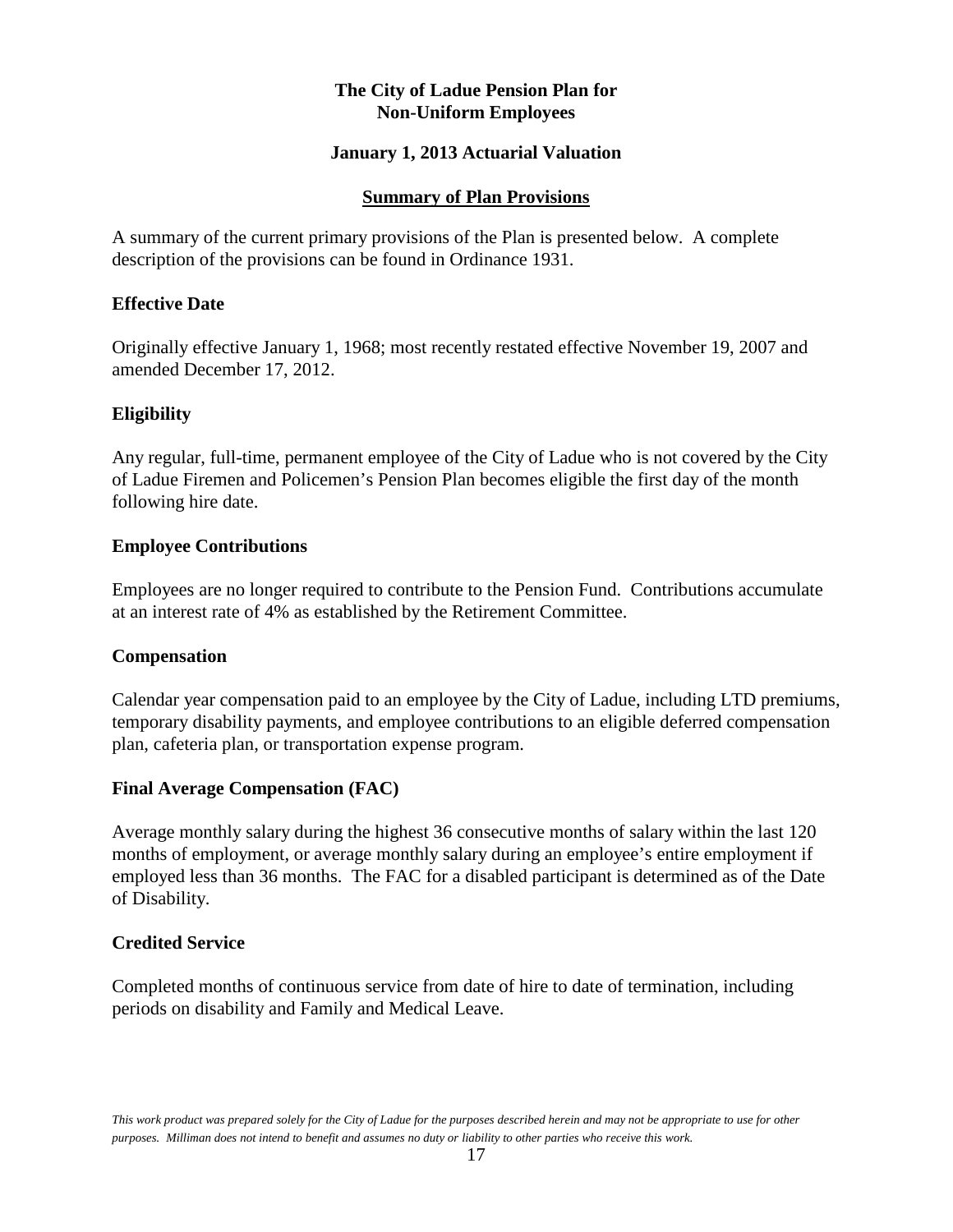#### **January 1, 2013 Actuarial Valuation**

#### **Summary of Plan Provisions**

#### **Normal Retirement**

Eligibility: Age 62.

Benefit: 1.25% of FAC multiplied by Credited Service not in excess of 35 years.

Members who terminated on or after January 1, 2000 are also entitled to a refund of any accumulated employee contributions with interest.

#### **Disability Benefit**

Eligibility: 10 years of Credited Service including period of Disability.

Benefit: The Disability Benefit is paid outside the Plan by the City's Long-Term Disability Plan for disabilities that occur after January 1, 2008. Upon attaining Early or Normal Retirement eligibility, a disabled member is entitled to the Early or Normal Retirement Benefit based on FAC at Date of Disability and Credited Service including the period while on LTD.

#### **Early Retirement**

Eligibility: Age 55 with 10 years of Credited Service.

Benefit: Accrued Benefit based on FAC and Credited Service at retirement actuarially reduced for early commencement.

> Members who terminated on or after January 1, 2000 are also entitled to a refund of any accumulated employee contributions with interest.

#### **Termination Benefit**

All members who terminated on or after January 1, 2000 are entitled to a refund of any accumulated employee contributions with interest. A member with at least 10 years of Credited Service is also entitled to his Accrued Benefit based on FAC and Credited Service at termination actuarially adjusted for date of retirement.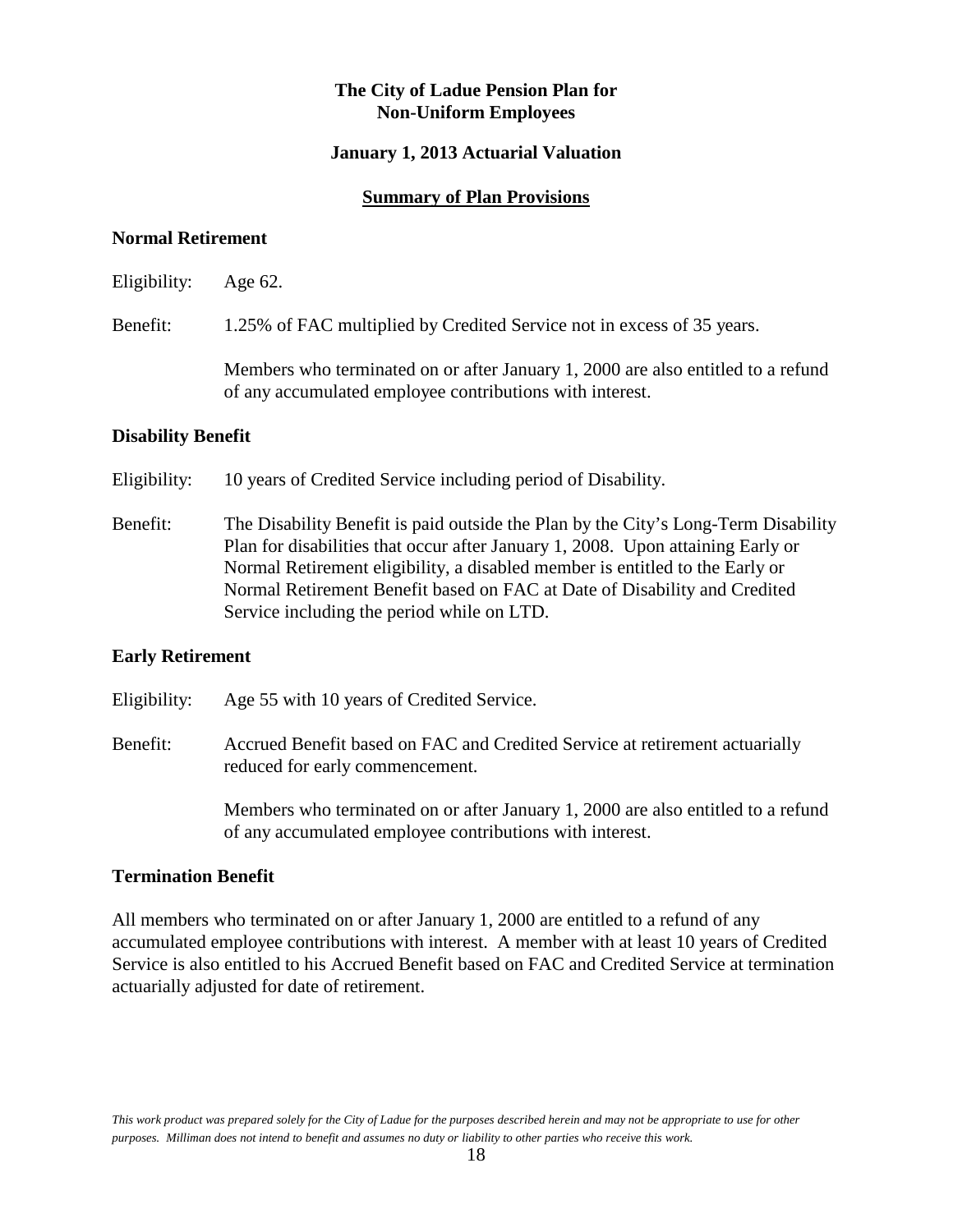#### **January 1, 2013 Actuarial Valuation**

#### **Summary of Plan Provisions**

#### **Late Retirement Benefit**

Accrued Benefit based on FAC and Credited Service at retirement.

Members who terminated on or after January 1, 2000 are also entitled to a refund of any accumulated employee contributions with interest.

#### **Pre-Retirement Death Benefit**

The spouse of a member who has completed 10 years of Credited Service or attained age 62 is entitled to the amount the spouse would have received had the member retired any time after attaining age 55 and elected the 100% Joint and Survivor Annuity, based on FAC and Credited Service at the time of death.

#### **Normal Form of Payment**

Joint & 50% Survivor Annuity for married members, Single Life Annuity for single members.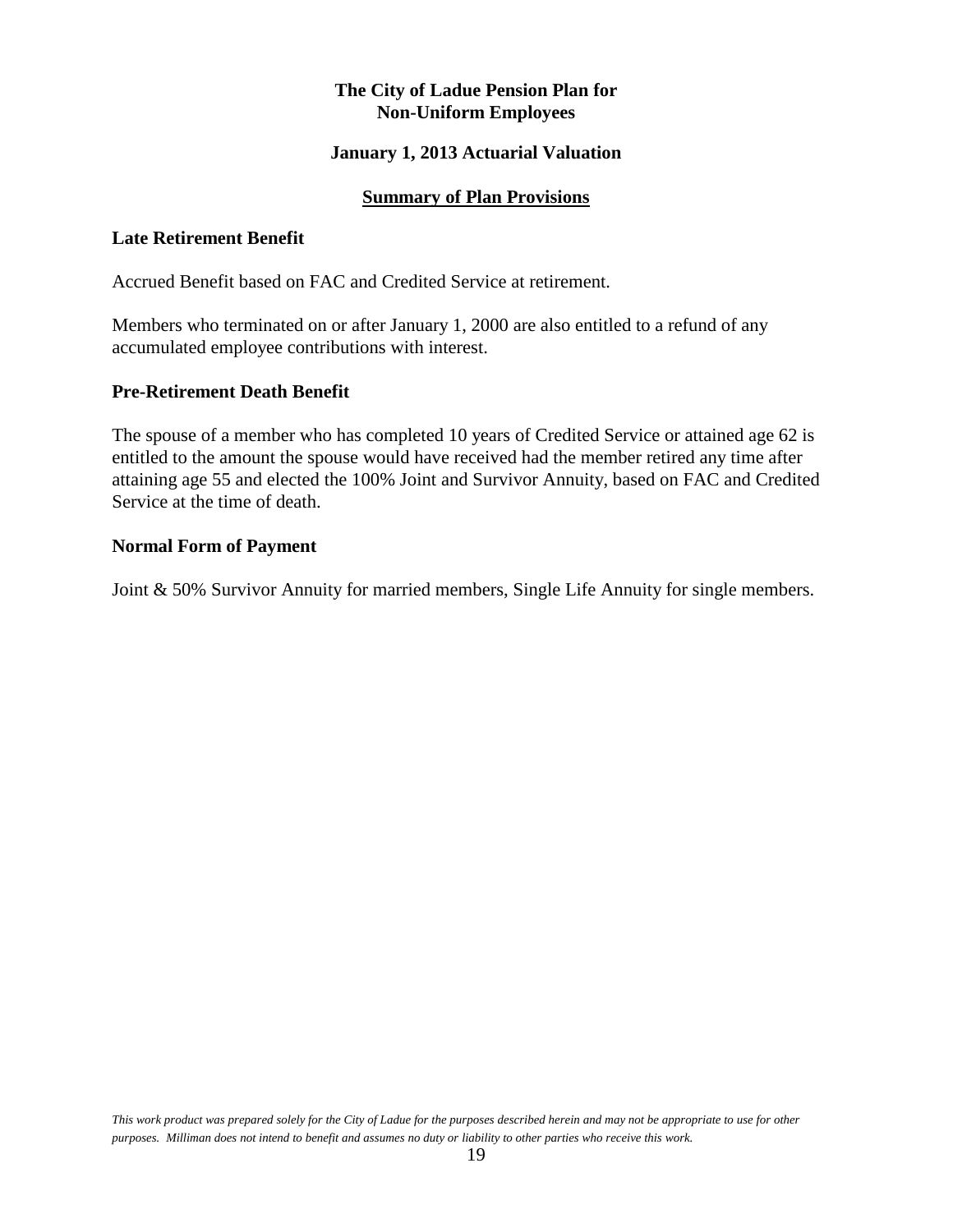### **January 1, 2013 Actuarial Valuation**

#### **Summary of Member Data**

|         |                                                         | <b>January 1, 2012</b> | <b>January 1, 2013</b> |
|---------|---------------------------------------------------------|------------------------|------------------------|
| $1_{-}$ | <b>Active Members</b>                                   |                        |                        |
|         | a. Count                                                | 28                     | 25                     |
|         | b. Plan Compensation                                    | 1,638,495              | 1,490,353              |
|         | c. Average Compensation                                 | 58,518                 | 59,614                 |
|         | d. Average Age                                          | 49.1                   | 47.0                   |
|         | e. Average Service                                      | 16.7                   | 14.2                   |
| 2.      | Retired Members (Including Beneficiaries and Disableds) |                        |                        |
|         | a. Count                                                | 13                     | 17                     |
|         | b. Total Monthly Benefits                               | \$8,625                | \$16,760               |
|         | c. Average Monthly Benefits                             | \$663                  | \$986                  |
| 3.      | <b>Terminated Vested Members</b>                        |                        |                        |
|         | a. Count                                                | $\overline{2}$         | 3                      |
|         | b. Total Monthly Benefits                               | \$1,043                | \$2,586                |
|         | c. Average Monthly Benefits                             | \$522                  | \$862                  |
|         |                                                         |                        |                        |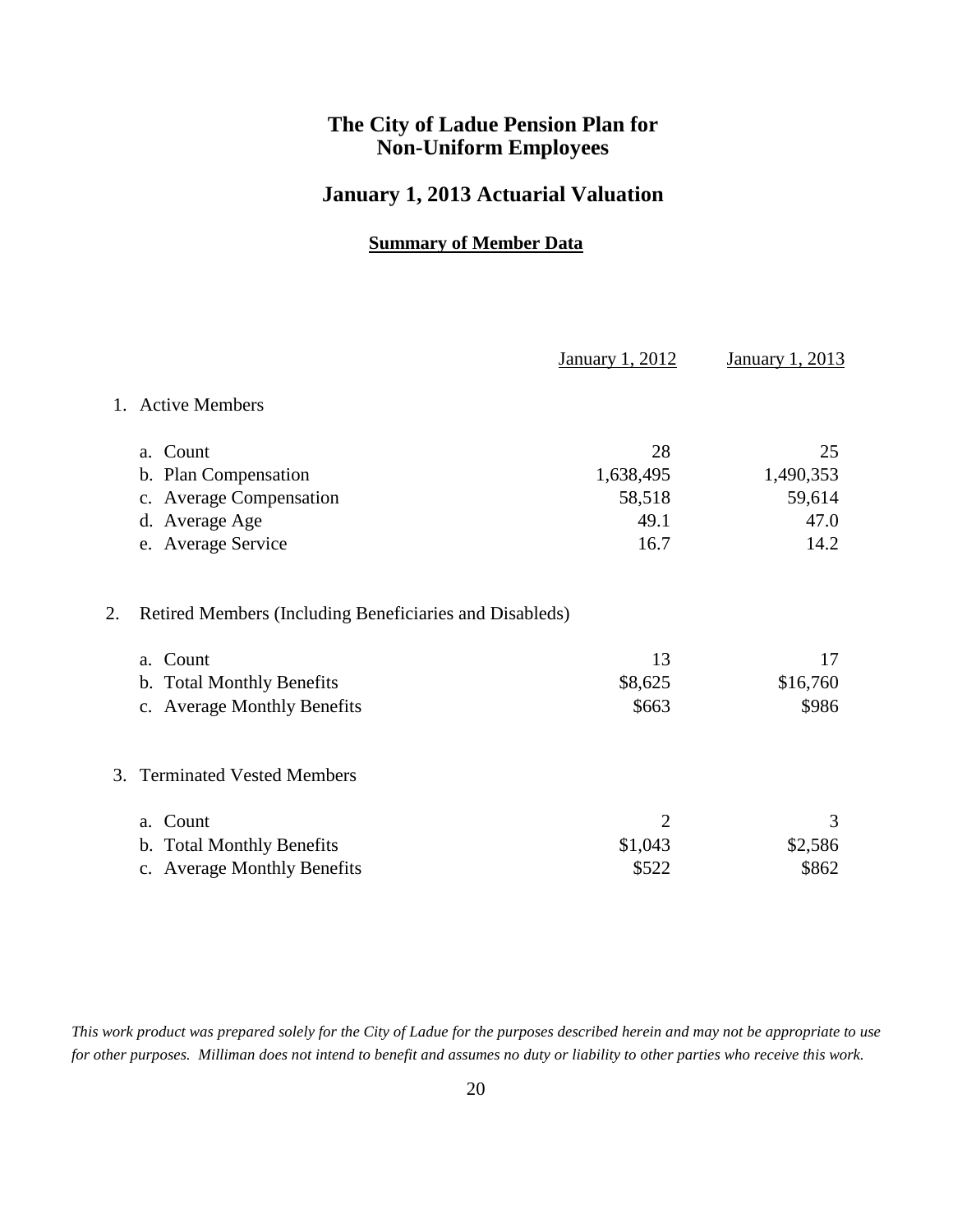### **January 1, 2013 Actuarial Valuation**

#### **Distribution of Active Members by Age and by Years of Service(as of January 1, 2013)**

|           |              |            |            |          |          | TEARS OF CREDITED SERVICE |          |          |          |           |       |
|-----------|--------------|------------|------------|----------|----------|---------------------------|----------|----------|----------|-----------|-------|
| Attained  | Under 1      | $1$ to $4$ | $5$ to $9$ | 10 to 14 | 15 to 19 | 20 to 24                  | 25 to 29 | 30 to 34 | 35 to 39 | 40 and up |       |
| Age       | No.          | No.        | No.        | No.      | No.      | No.                       | No.      | No.      | No.      | No.       | Total |
|           |              |            |            |          |          |                           |          |          |          |           |       |
| Under 25  | $\mathbf{0}$ | $\Omega$   | $\theta$   | $\theta$ |          | 0                         |          | $\Omega$ | $\Omega$ | 0         |       |
| 25 to 29  | $\Omega$     |            |            | 0        |          |                           |          |          |          | 0         |       |
| 30 to 34  | 0            |            |            |          |          |                           |          |          |          |           |       |
| 35 to 39  |              |            |            |          |          |                           |          |          |          |           |       |
| 40 to 44  | 0            |            |            |          |          |                           |          |          |          |           |       |
| 45 to 49  | 0            |            |            |          |          |                           |          |          |          |           |       |
| 50 to 54  | 0            |            |            |          |          |                           |          |          |          |           |       |
| 55 to 59  |              |            |            |          |          |                           |          |          |          |           |       |
| 60 to 64  | $\Omega$     |            |            |          |          |                           |          |          |          | 0         |       |
| 65 to 69  | 0            |            |            |          |          |                           |          |          |          |           |       |
| 70 and up | $\mathbf{0}$ |            | $\theta$   | $\theta$ |          | $\mathbf{\Omega}$         |          | $\theta$ | 0        | 0         |       |
| Total     |              |            |            | 8        |          |                           |          |          |          | 0         | 25    |
|           |              |            |            |          |          |                           |          |          |          |           |       |

YEARS OF CREDITED SERVICE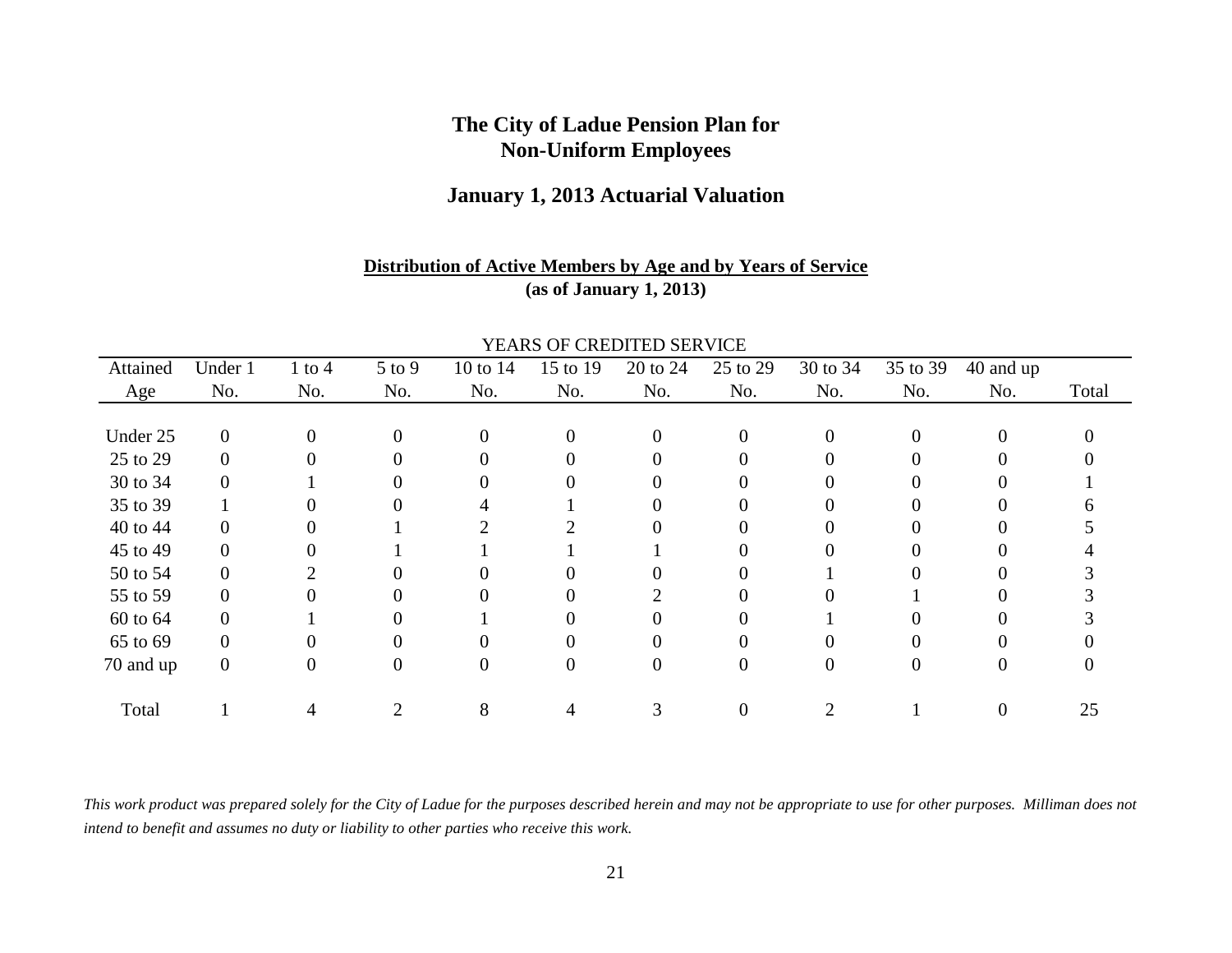## **January 1, 2013 Actuarial Valuation**

|                                   | Active<br><b>Members</b> | <b>Members</b><br>in Pay<br><b>Status</b> | Terminated<br>Vested<br><b>Members</b> | <b>Total</b>     |
|-----------------------------------|--------------------------|-------------------------------------------|----------------------------------------|------------------|
| Count as of January 1, 2012       | 28                       | 13                                        | $\overline{2}$                         | 43               |
| New Entrants                      | $\overline{2}$           | $\overline{0}$                            | $\Omega$                               | $\overline{2}$   |
| Rehired                           | $\overline{0}$           | $\overline{0}$                            | $\Omega$                               | $\overline{0}$   |
| Retired                           | (4)                      | 4                                         | $\Omega$                               | $\boldsymbol{0}$ |
| <b>Became Disabled</b>            | $\theta$                 | $\overline{0}$                            | $\overline{0}$                         | $\theta$         |
| Lump Sum Payouts                  | $\theta$                 | $\overline{0}$                            | $\theta$                               | $\overline{0}$   |
| Died with Beneficiary             | $\theta$                 | $\overline{0}$                            | $\Omega$                               | $\overline{0}$   |
| New Beneficiaries                 | $\theta$                 | $\overline{0}$                            | $\overline{0}$                         | $\theta$         |
| Died without Beneficiary          | $\theta$                 | $\boldsymbol{0}$                          | $\theta$                               | $\boldsymbol{0}$ |
| <b>Terminated with Vesting</b>    | (1)                      | $\overline{0}$                            | 1                                      | $\boldsymbol{0}$ |
| <b>Terminated without Vesting</b> | $\theta$                 | $\overline{0}$                            | $\theta$                               | $\overline{0}$   |
| Data Corrections                  | $\underline{0}$          | $\overline{0}$                            | $\underline{0}$                        | $\overline{0}$   |
| <b>Total Changes</b>              | (3)                      | $\overline{4}$                            |                                        | $\overline{2}$   |
| Count as of January 1, 2013       | 25                       | 17                                        | 3                                      | 45               |

#### **Summary of Changes in Member Data**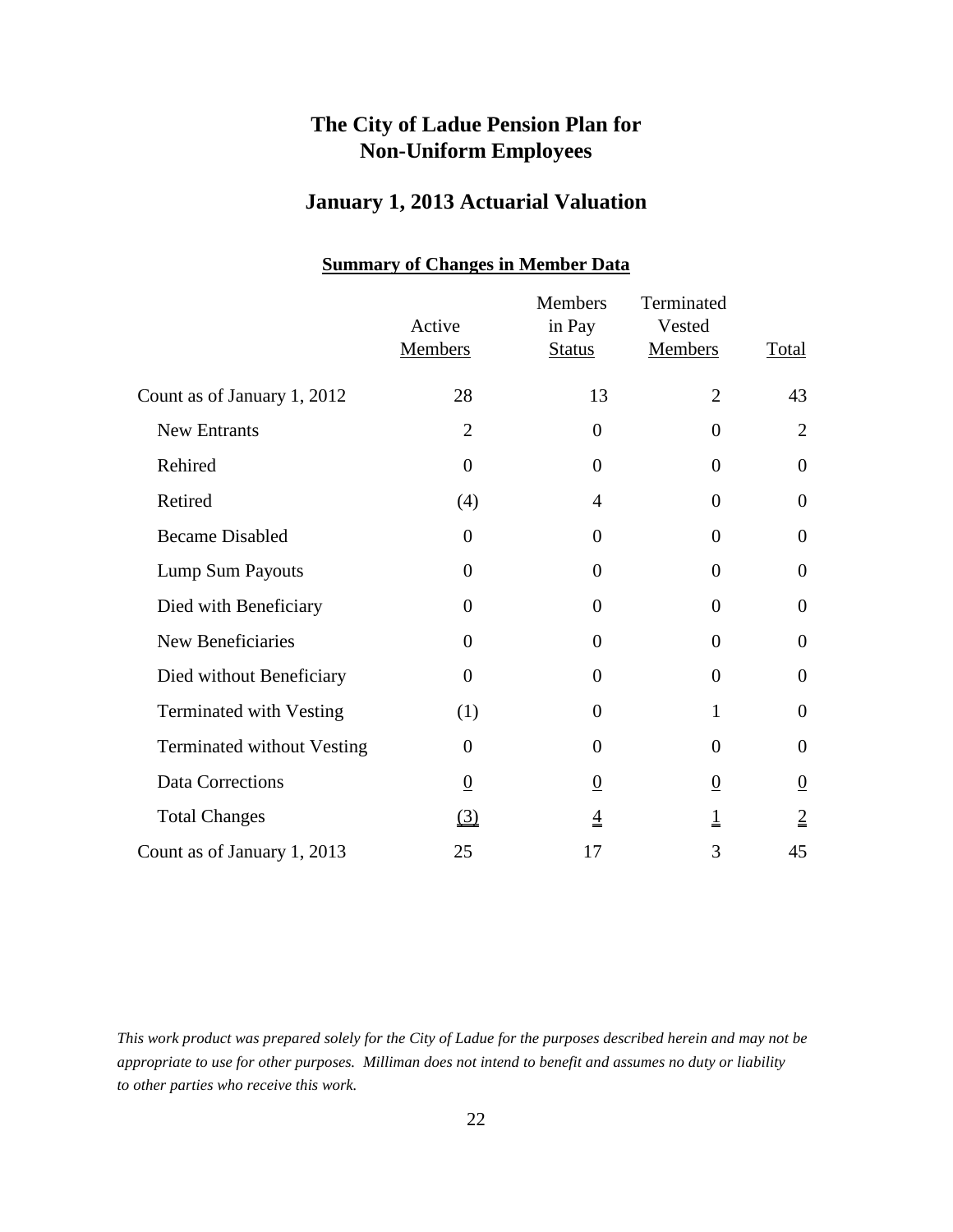

**Member Data**

*This work product was prepared solely for the City of Ladue for the purposes described herein and may not be appropriate to use for other purposes. Milliman does not intend to benefit and assumes no duty or liability to other parties who receive this work.*

**Total 42 42 42 43 45**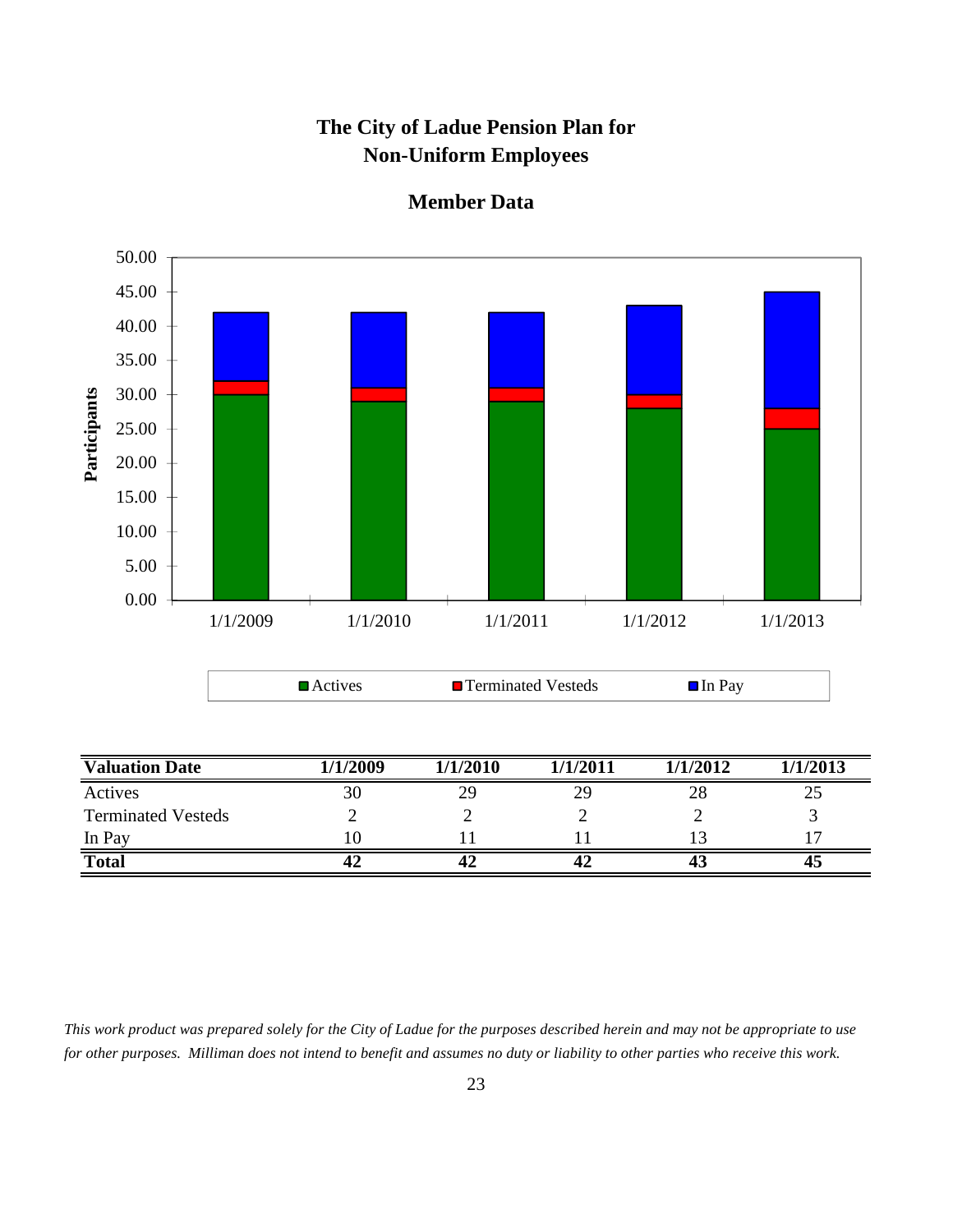

**Total Assets**

| <b>Valuation Date</b> | <b>Market Value</b> | <b>Actuarial Value</b> |
|-----------------------|---------------------|------------------------|
| 1/1/2009              | \$1,953,338         | \$2,344,006            |
| 1/1/2010              | \$2,749,187         | \$3,069,929            |
| 1/1/2011              | \$3,307,634         | \$3,399,572            |
| 1/1/2012              | \$3,293,456         | \$3,501,401            |
| 1/1/2013              | \$3,732,856         | \$3,704,153            |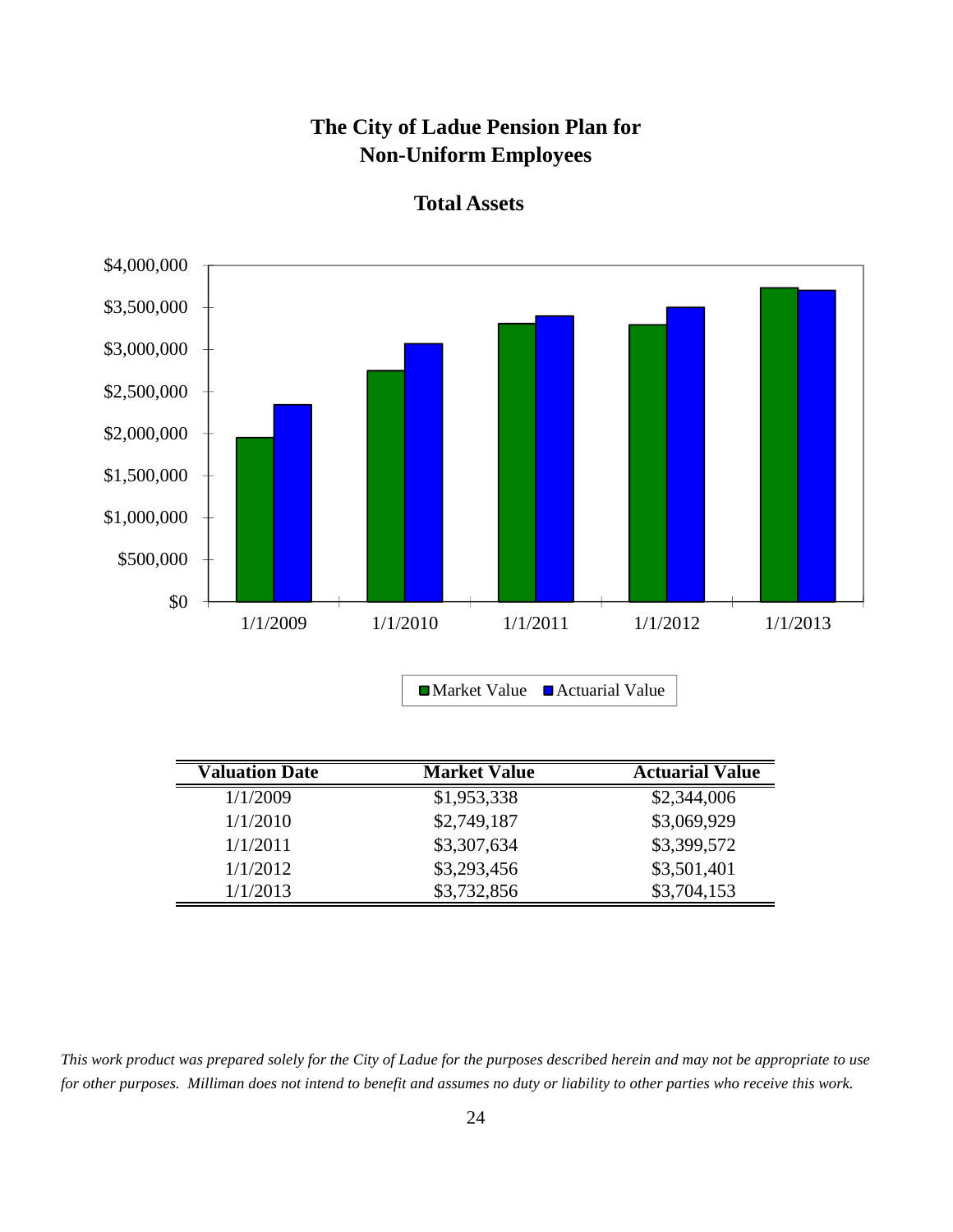## **Rate of Return (%) on Total Assets**



| <b>Valuation Date</b> | <b>Actuarial Value</b> | <b>Market Value</b> |
|-----------------------|------------------------|---------------------|
| 1/1/2009              | $-11.8\%$              | $-26.3\%$           |
| 1/1/2010              | 16.4%                  | 22.7%               |
| 1/1/2011              | 4.9%                   | 13.5%               |
| 1/1/2012              | 2.8%                   | $-0.6\%$            |
| 1/1/2013              | 3.8%                   | 11.2%               |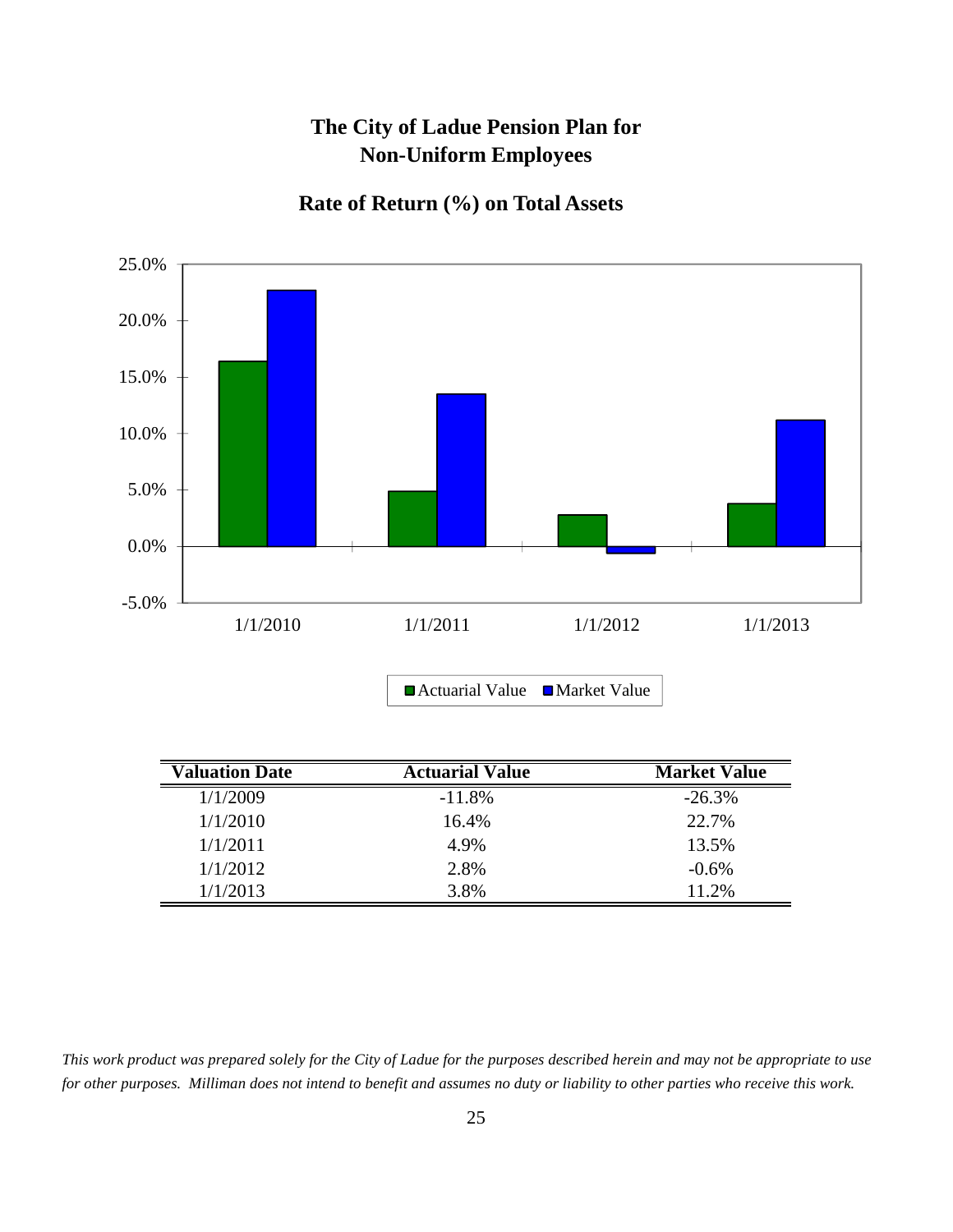

**Funded Ratio: Actuarial Value of Assets (AVA)**

| <b>Valuation Date</b> | <b>AVA/AAL</b> |
|-----------------------|----------------|
| 1/1/2009              | 74.5%          |
| 1/1/2010              | 87.9%          |
| 1/1/2011              | 90.7%          |
| 1/1/2012              | 82.1%          |
| 1/1/2013              | 81.6%          |

*This work product was prepared solely for the City of Ladue for the purposes described herein and may not be appropriate to use for other purposes. Milliman does not intend to benefit and assumes no duty or liability to other parties who receive this work.*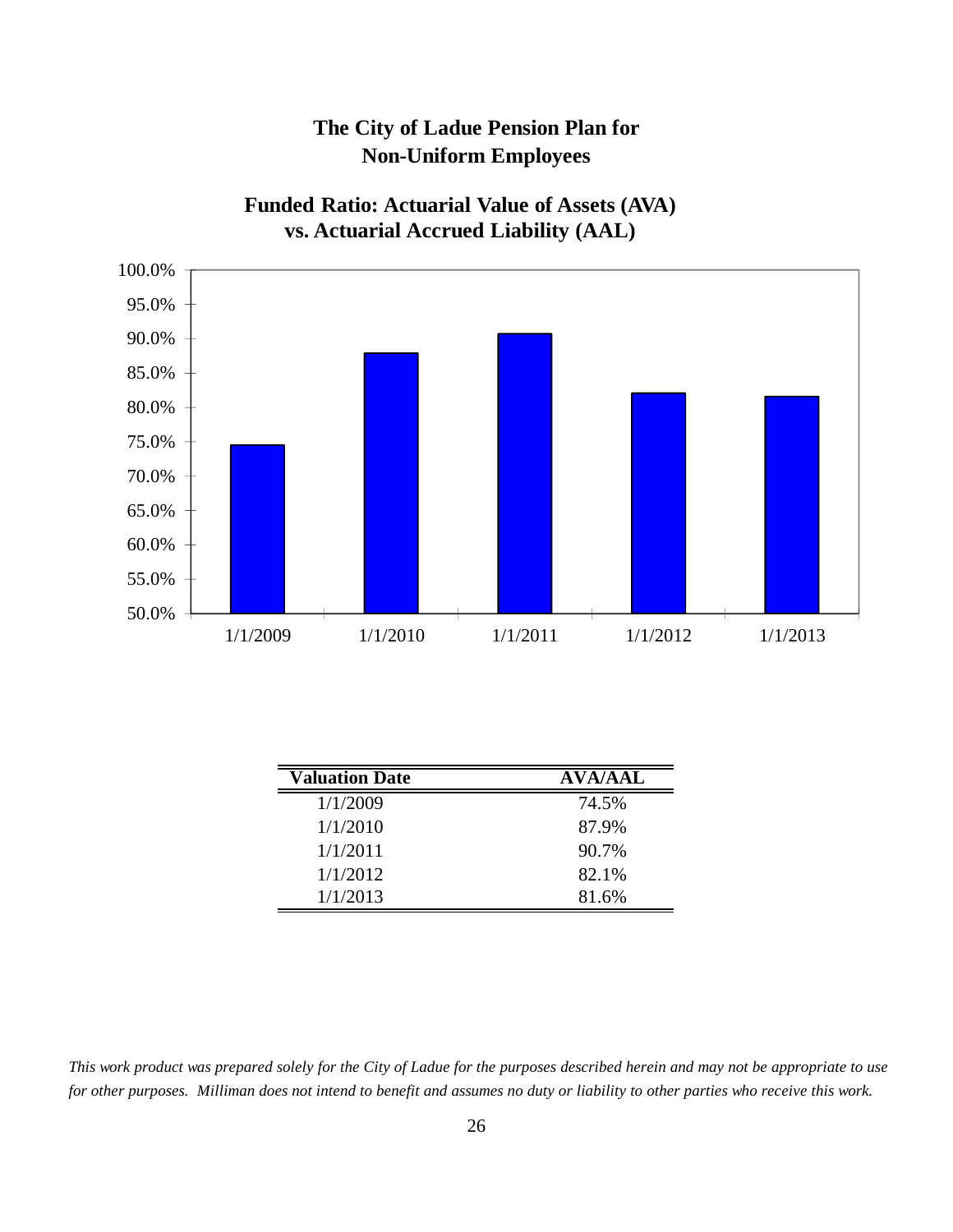

**Present Value All Future Benefits (\$) vs. Assets**

| ■ Actuarial Assets |
|--------------------|
|                    |

| <b>Valuation Date</b> | PVFB        | <b>Actuarial Assets</b> |
|-----------------------|-------------|-------------------------|
| 1/1/2009              | \$3,769,328 | \$2,344,006             |
| 1/1/2010              | \$4,128,558 | \$3,069,929             |
| 1/1/2011              | \$4,407,308 | \$3,399,572             |
| 1/1/2012              | \$5,002,693 | \$3,501,401             |
| 1/1/2013              | \$5,329,578 | \$3,704,153             |